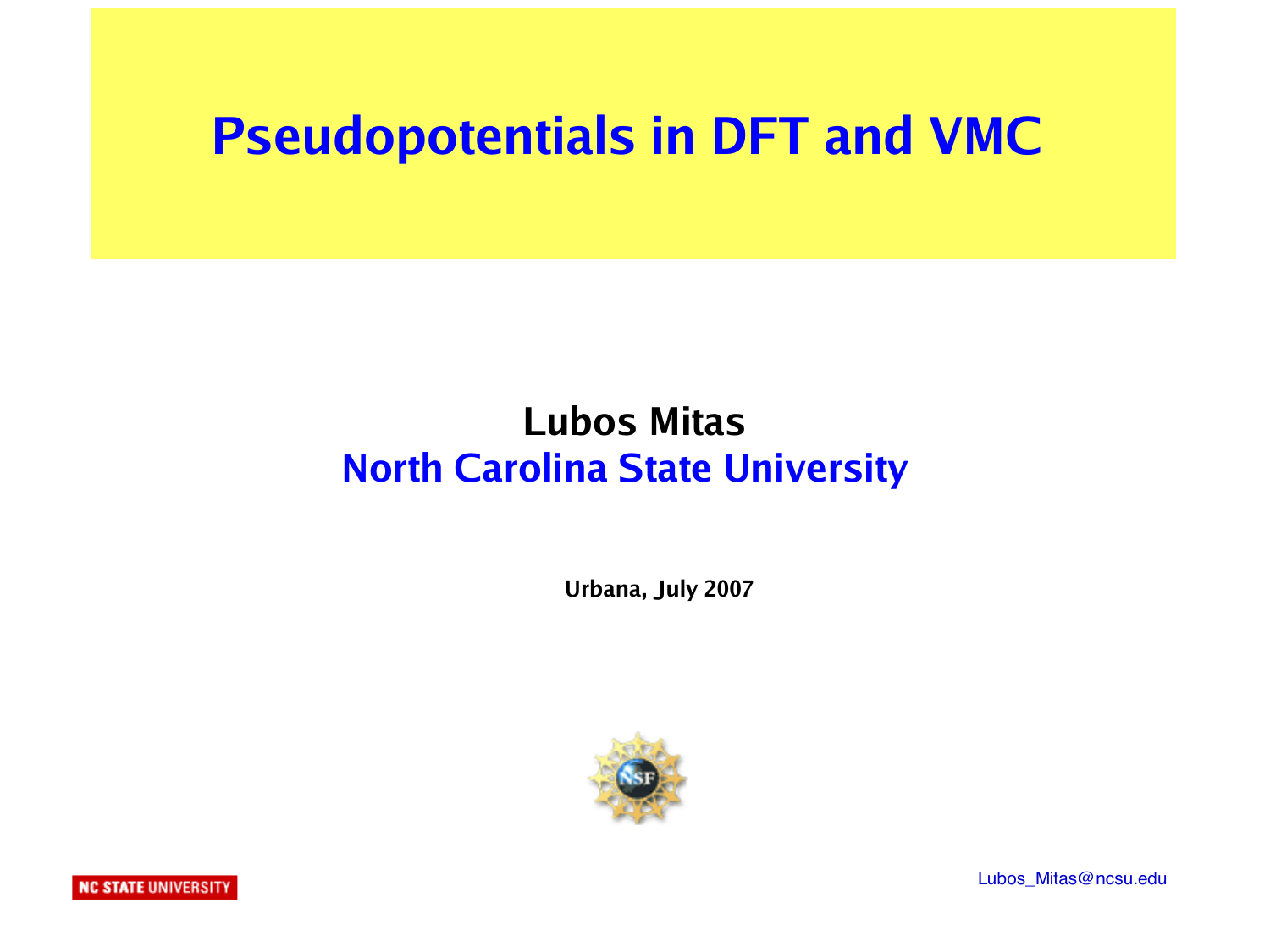# **Ahhh, pseudopotentials ...**

**Difficult subject ... why ?**

- **highly technical, difficult**
- **often the most complicated parts of the codes**
- **"only" an auxiliary concept, not really fundamental :-(**

**but** 

- **it saves (b)millions of hours of computer time**
- **enables to do calculations/predictions which otherwise are impossible**
- **forces you to learn/understand electronic structure a lot deeper**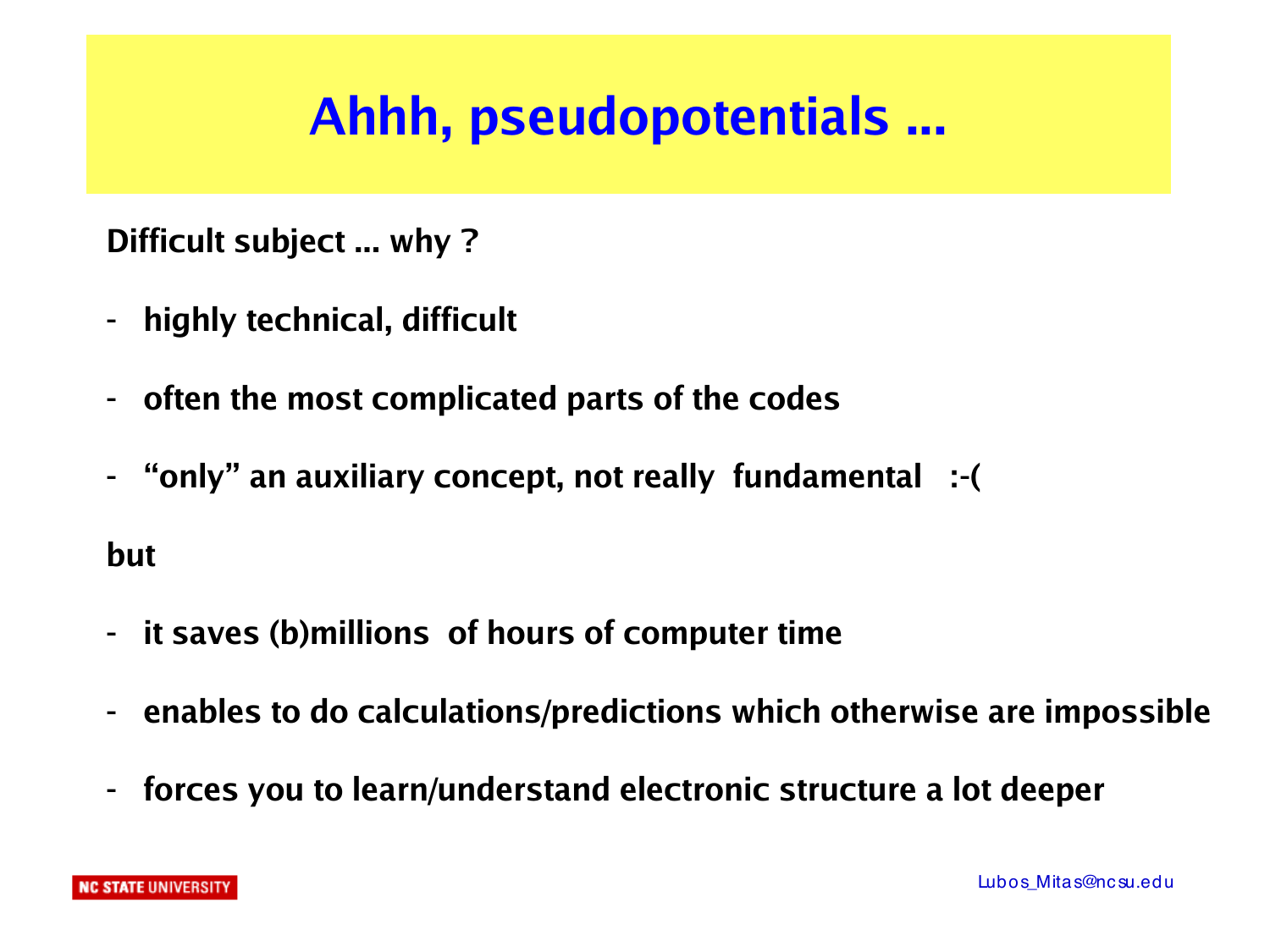# **Outline of this talk**

- **Total energy as a function of Z (atomic number)**
- **Core vs valence: energy and length scales**
- **Idea of "pseudo-ion": effective potential in the core + valence electrons**
- **Helps in DFT and basis set methods: smaller basis, less states**
- **Helps in QMC: smaller total energies, significant gain in efficiency**
- **PP (ECP in quantum chem.) norm-conserving construction**
- **Evaluation of PP terms in VMC/QMC**
- **Existing tables, accuracy, errors to watch**
- **Ideas on many-body construction of PP**

**NC STATE UNIVERSITY**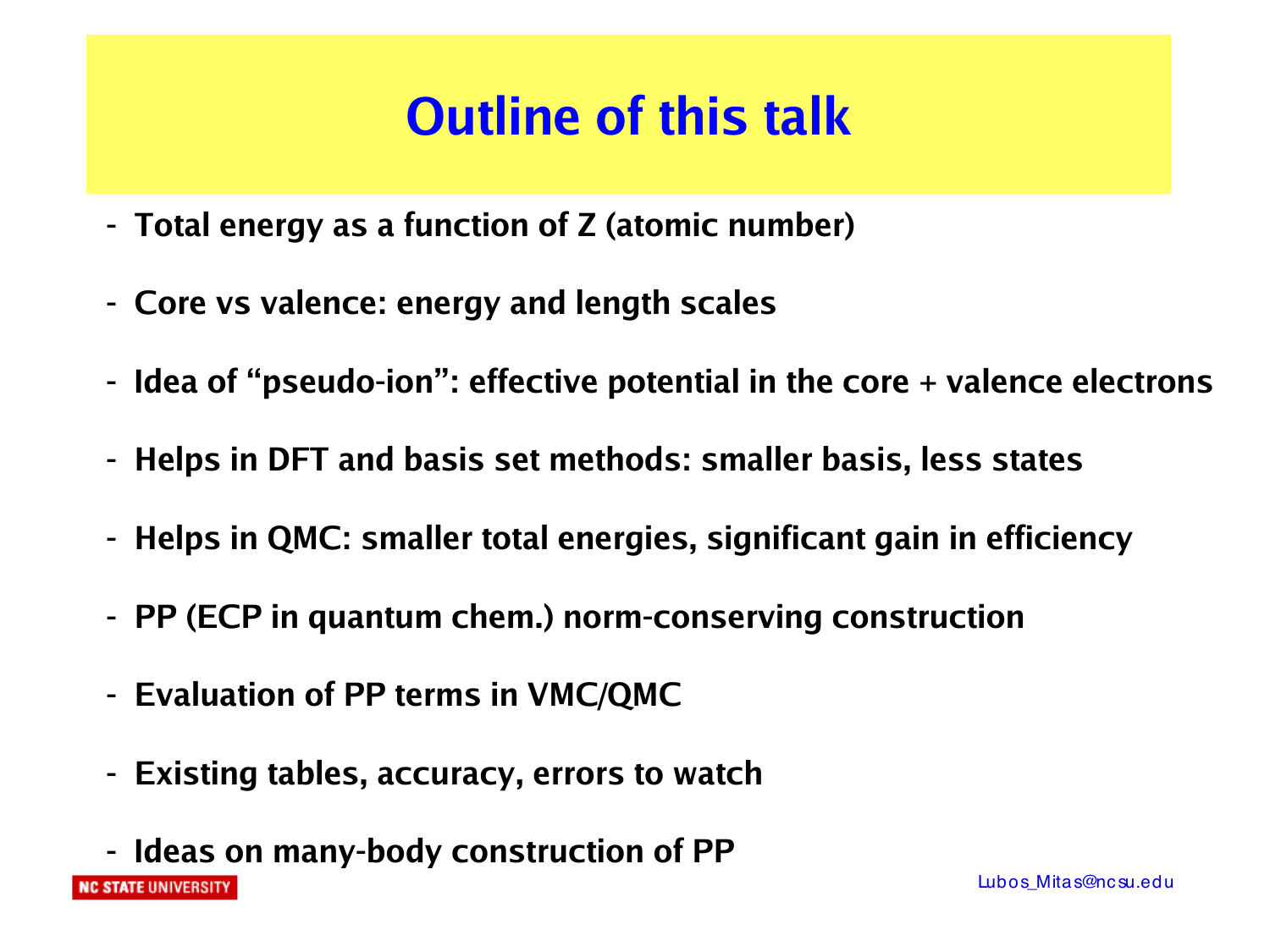#### **Reminder: one-particle electronic structure methods, DFT and HF**

**Density Functional Theory :**

$$
E_{\text{tot}} = \int F_{\text{tot}}[\rho(\mathbf{r})]d\mathbf{r}
$$

**self-consitent lo** 

$$
\begin{bmatrix}\nT_{kin} + V_{ext} + V_{eff, DFT}(\rho)]\phi_i = E_i \phi_i \\
\rho(r) = \sum_i^{occup} \phi_i^2(r)\n\end{bmatrix}
$$

 $\bm{H}$ artree-Fock:  $\psi_{HF}(\bm{r}_1,\bm{r}_2,...) {=} Det[\{\bm{\phi}_i(\bm{r}_j)\}]$   $E_{HF} = \langle \psi_{HF} | H |\psi_{HF} \rangle$  =min

$$
\begin{array}{c}\n\begin{bmatrix}\nT_{kin} + V_{ext} + V_{eff, HF}(\{\phi_j\})\n\end{bmatrix}\phi_i = E_i \phi_i \\
V_{eff, HF} = V_{Coul + Exch}[\{\phi_i\}]\n\end{array}
$$

Lubos\_Mitas@nc su.edu

**NC STATE UNIVERSITY**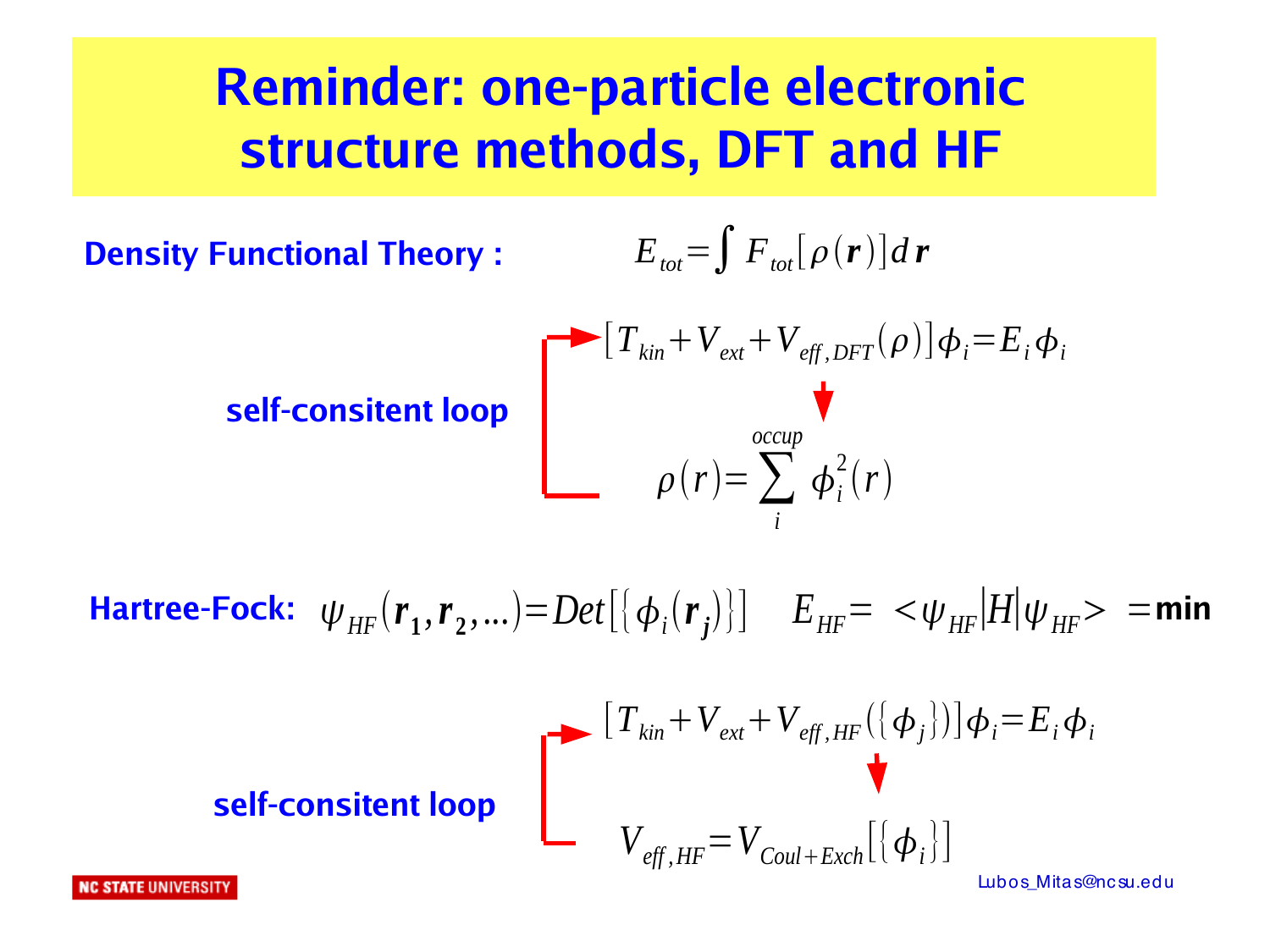### **Atom with nuclear charge Z: energies of one-aprticle states**

**Eigenvalues/energies of the one-particle levels [ in a.u. ~ 27 eV ]**

Deep core qualitatively:  $E_{\scriptscriptstyle n}$   $\!=$   $\! \!Z^2/(2\,n^2)$ , n is the principal q. number **Valence different, strongly modified by e-e interactions ~ a few eVs**

**One-particle eigenvalues for carbon C (Z=6) and copper Cu (Z=29)**



#### **Note: different energy scales in core vs. valence**

**NC STATE UNIVERSITY**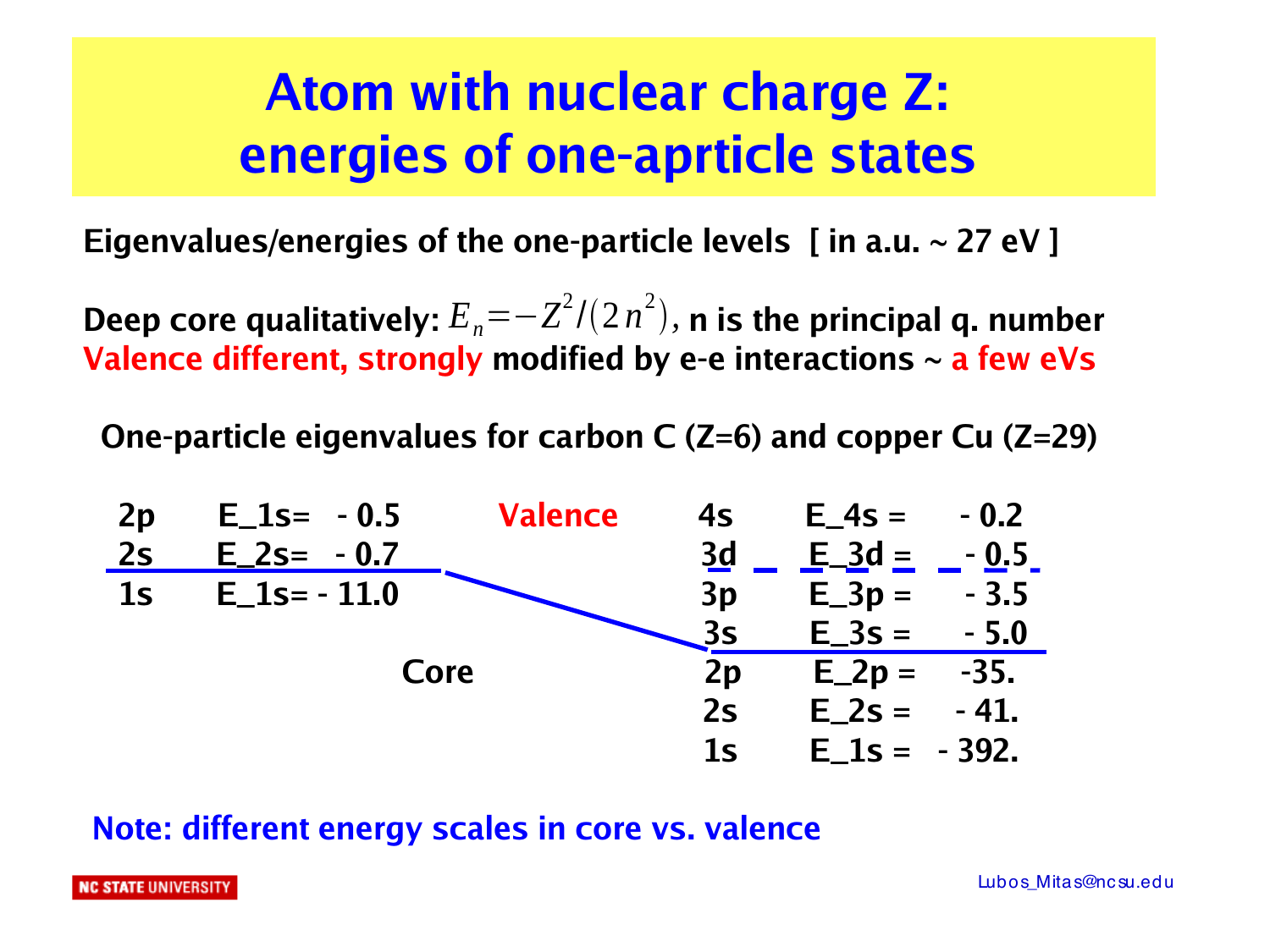#### **Length scales of core vs valence electrons: carbon atom**

Carbon atom: HF orbitals



Lubos\_Mitas@nc su.edu

**NC STATE**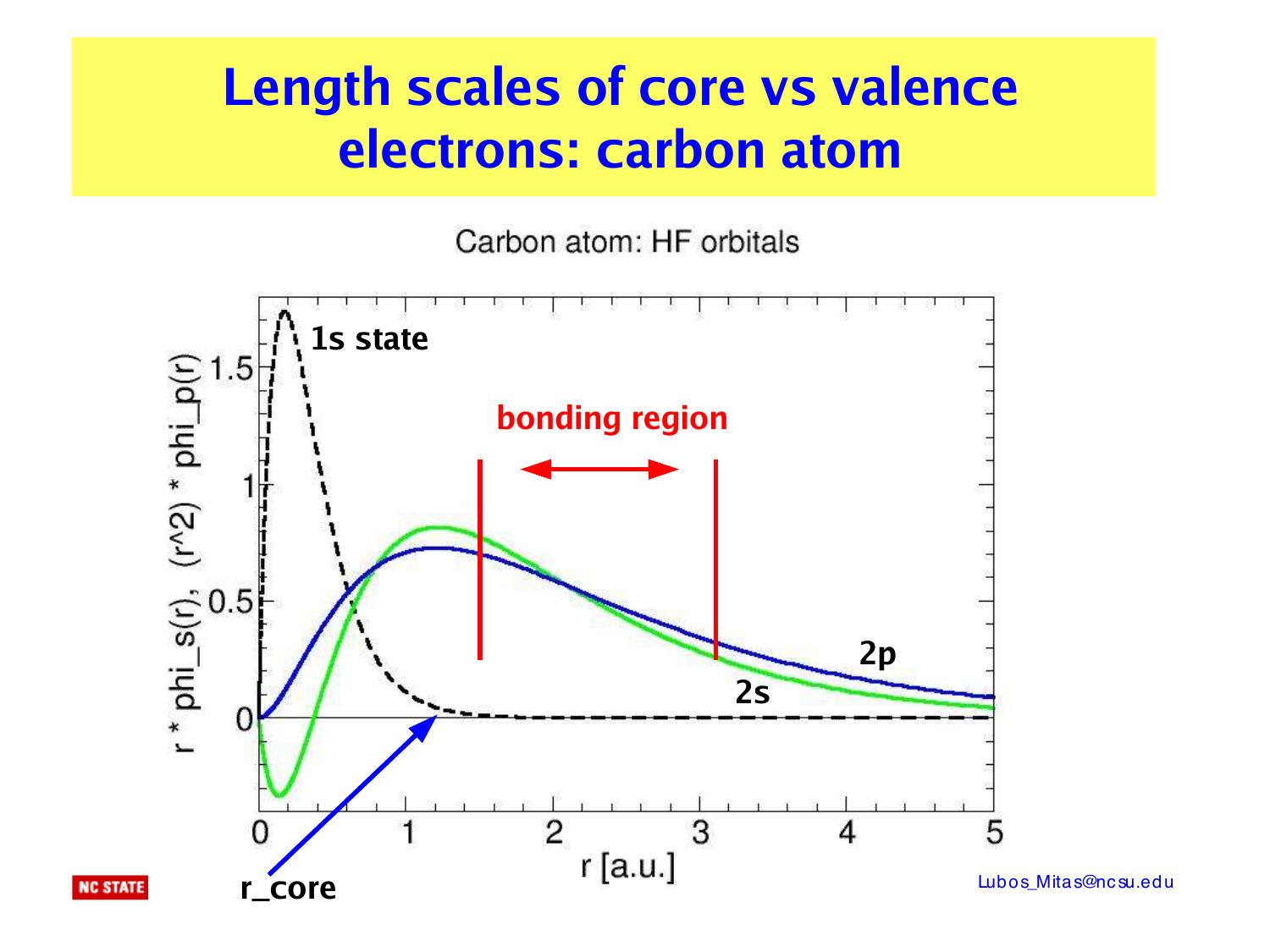#### **Core vs valence electrons: copper atom, semicore states 3s,3p**

Cu atom: HF orbitals



edu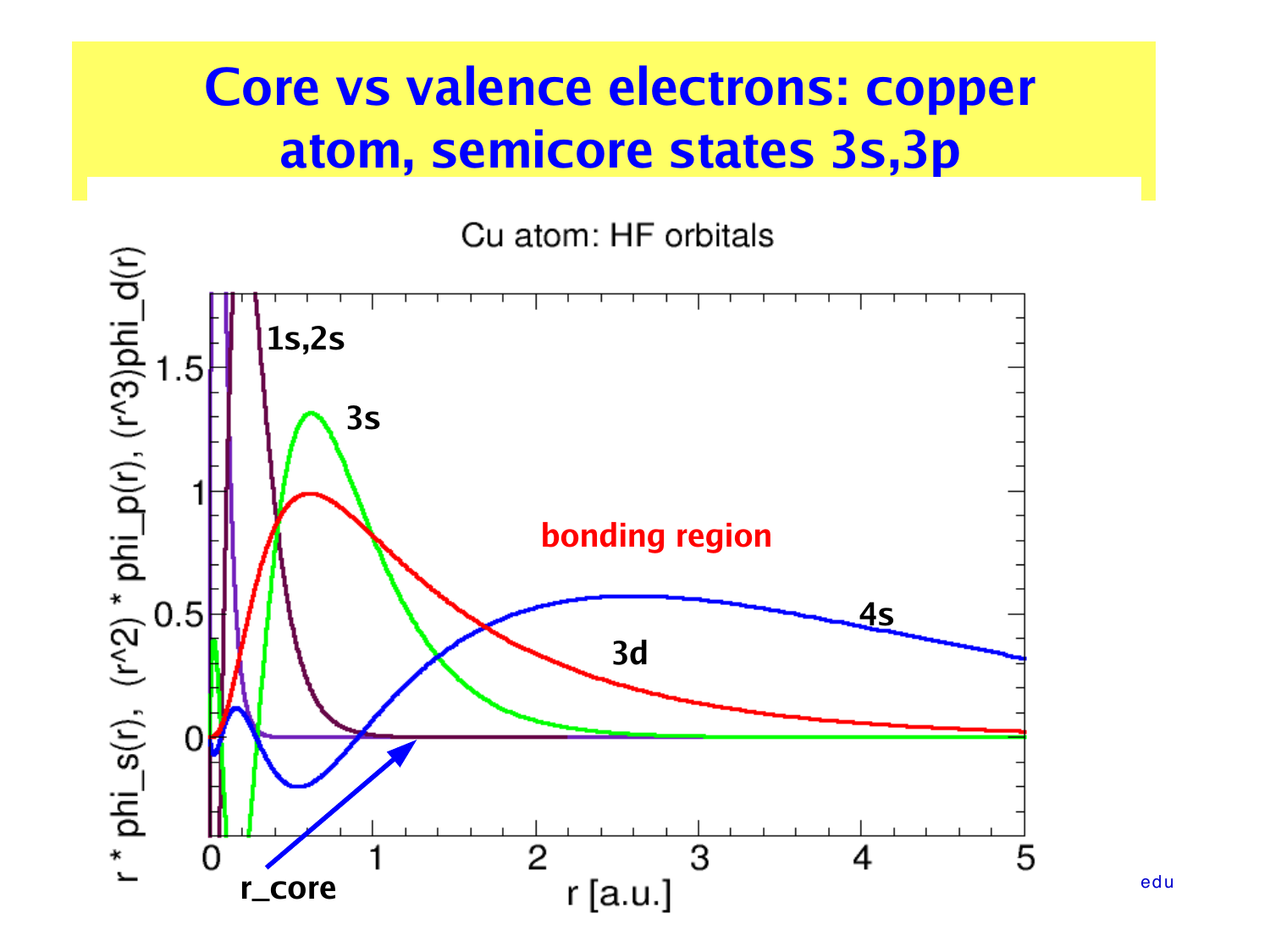# **Core vs valence in bonds (C2): isosurfaces of molecular orbitals**



**1s core states (unchanged) and in the states (unchanged) formation**)



Lubos\_Mitas@nc su.edu

**NC STATE UNIVERSITY**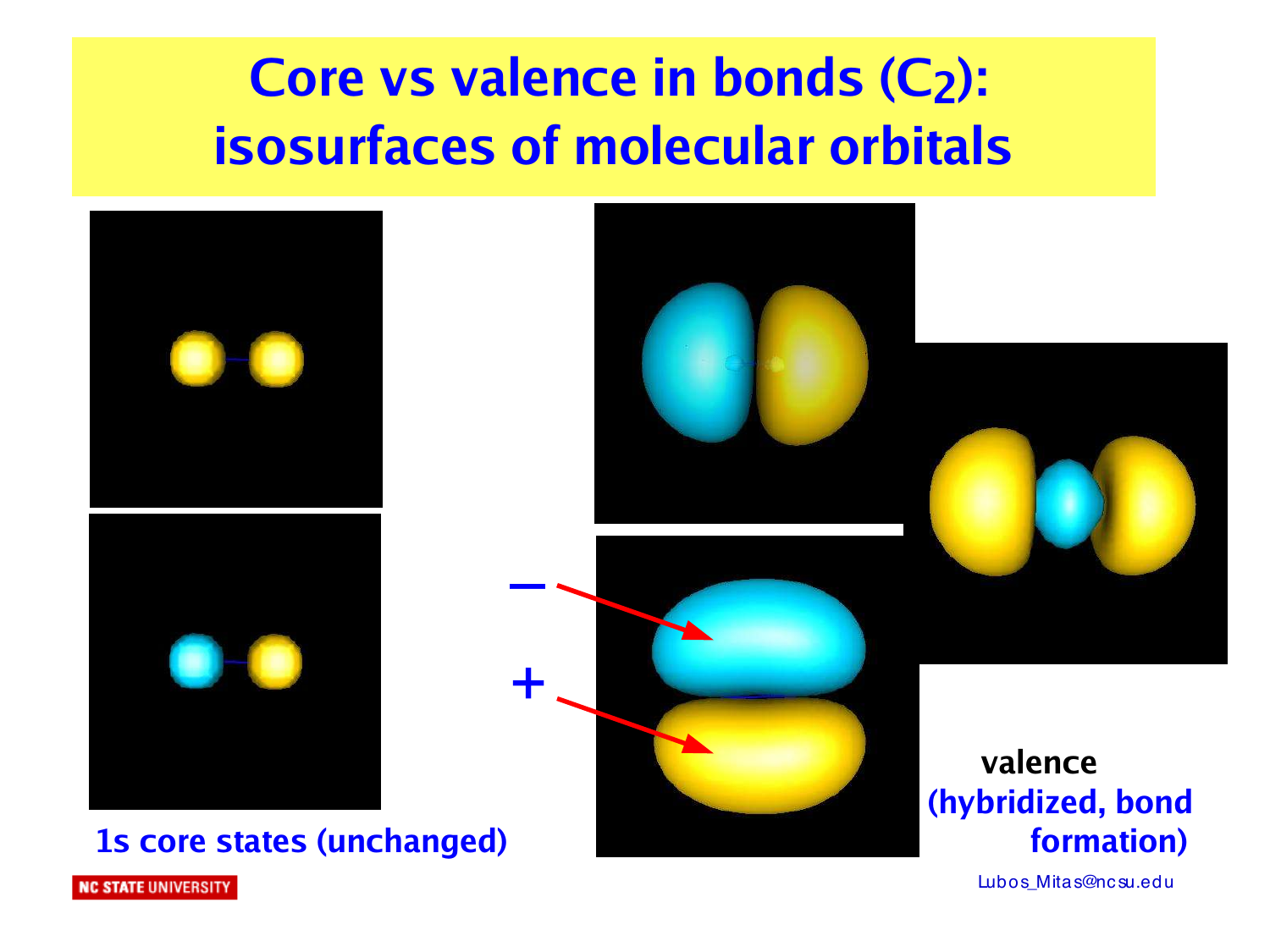# **Difficulties from cores for DFT (HF, etc): large/huge basis and/or combined basis necessary**

**Clearly difficult to describe both core and valence:**

**- core states/electrons are highly localized and have large energies:**  $r$  **require** very accurate description: nuclear cusp ->  $\phi_{\mathit{core}}(r)$   $\approx$   $\exp(-Zr)$ 

#### **- requires very localized description and basis**

**- valence states have small energies, affected significantly due to bonding; states at or above Fermi level in solids can be even completely delocalized like a free-particle wave, very smooth**

 **- calls for very smooth basis, plane wave almost ideal**

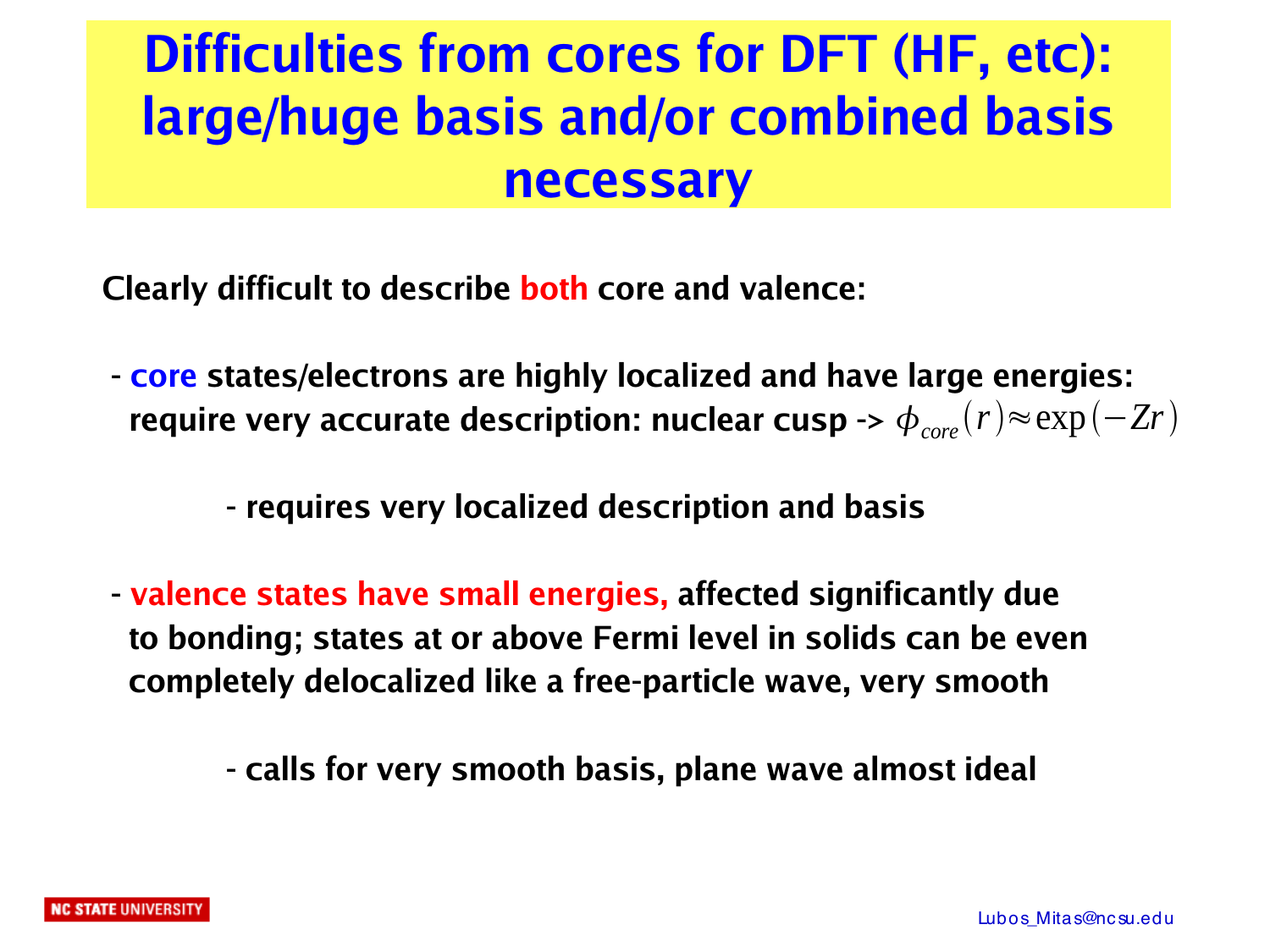# **Difficulties from cores for DFT (and HF): large/huge basis and/or combined basis necessary II**

**The best all-electron basis sets for solids based on combination of two types of basis (FLAPW method):** 

- **- in spheres around atoms localized states: numerical radial meshes**
- **- between spheres plane waves**
- **- matching/continuity of orbitals on sphere surfaces very complicated**
- **- perfectly working approach within DFT but could be expensive**
- **- development took a long time and was rather slow**
- **ultimately, cores are inefficient if you are interested in valence properties (think about a heavy atom, most of the states are in core)**
- **can we get rid of the core electrons completely ?**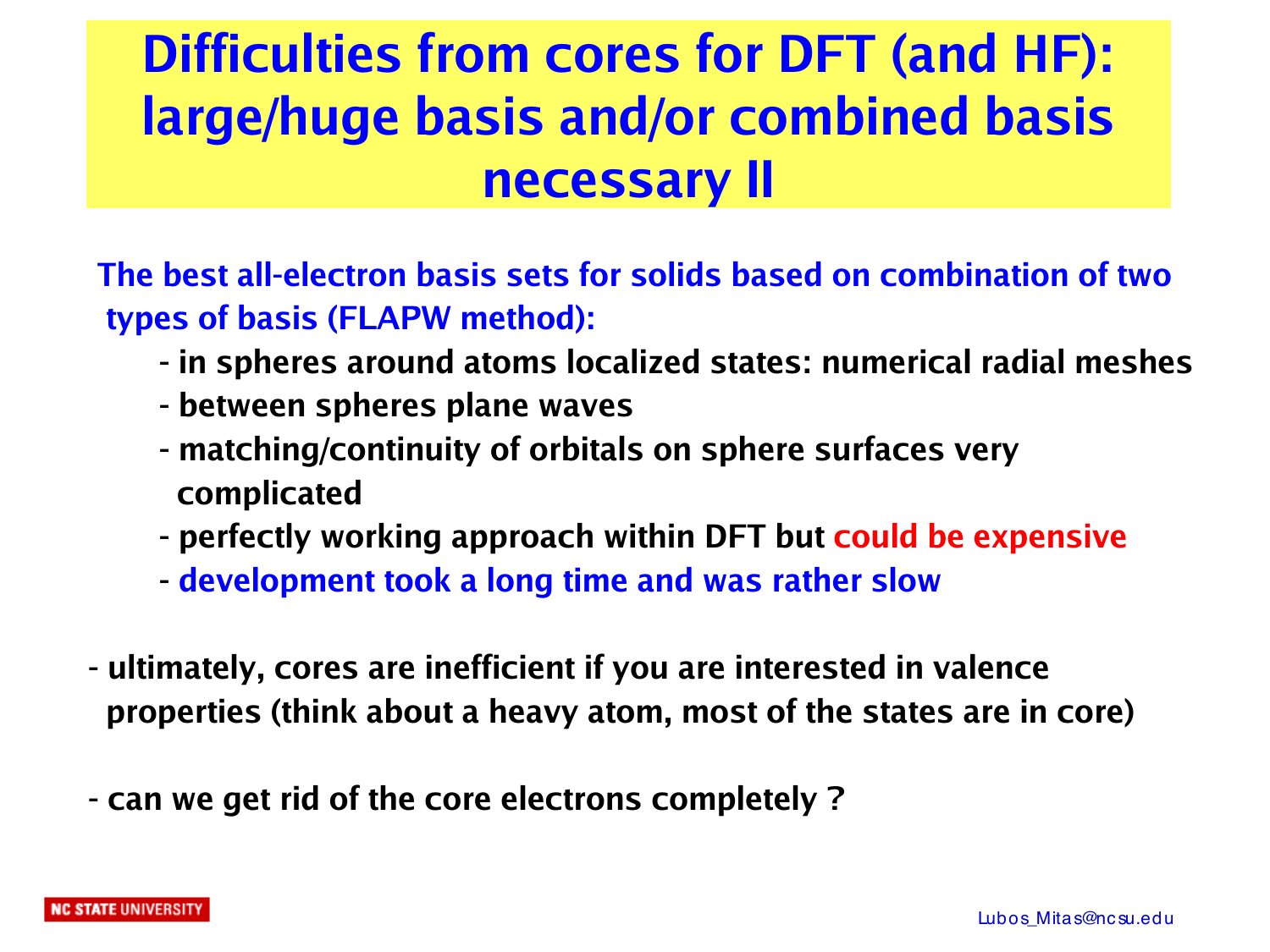#### **Idea of core – valence partitioning**

- **core states/electrons appear to be rigid and do not affect valence electronic structure (bonds, excitations, band gaps, conductivity) much due to the different energy and length scales**
- **get rid of the core states/electrons and keep only the valence ones**
- **represent the core by an effective operator (cannot be a simple potential, must be angular momentum dependent because of different number of core states in s, p, d angular momentum channels)**
- **valence electrons feel a pseudopotential operator (instead of core e-)**

$$
V_{ps-ion} = \sum_{l} v_{l}(r) \sum_{m} |lm \rangle \langle lm| = \sum_{l=0}^{l_{max}} [v_{l}(r) - v_{loc}] \sum_{m} |lm \rangle \langle lm| + v_{loc}(r)
$$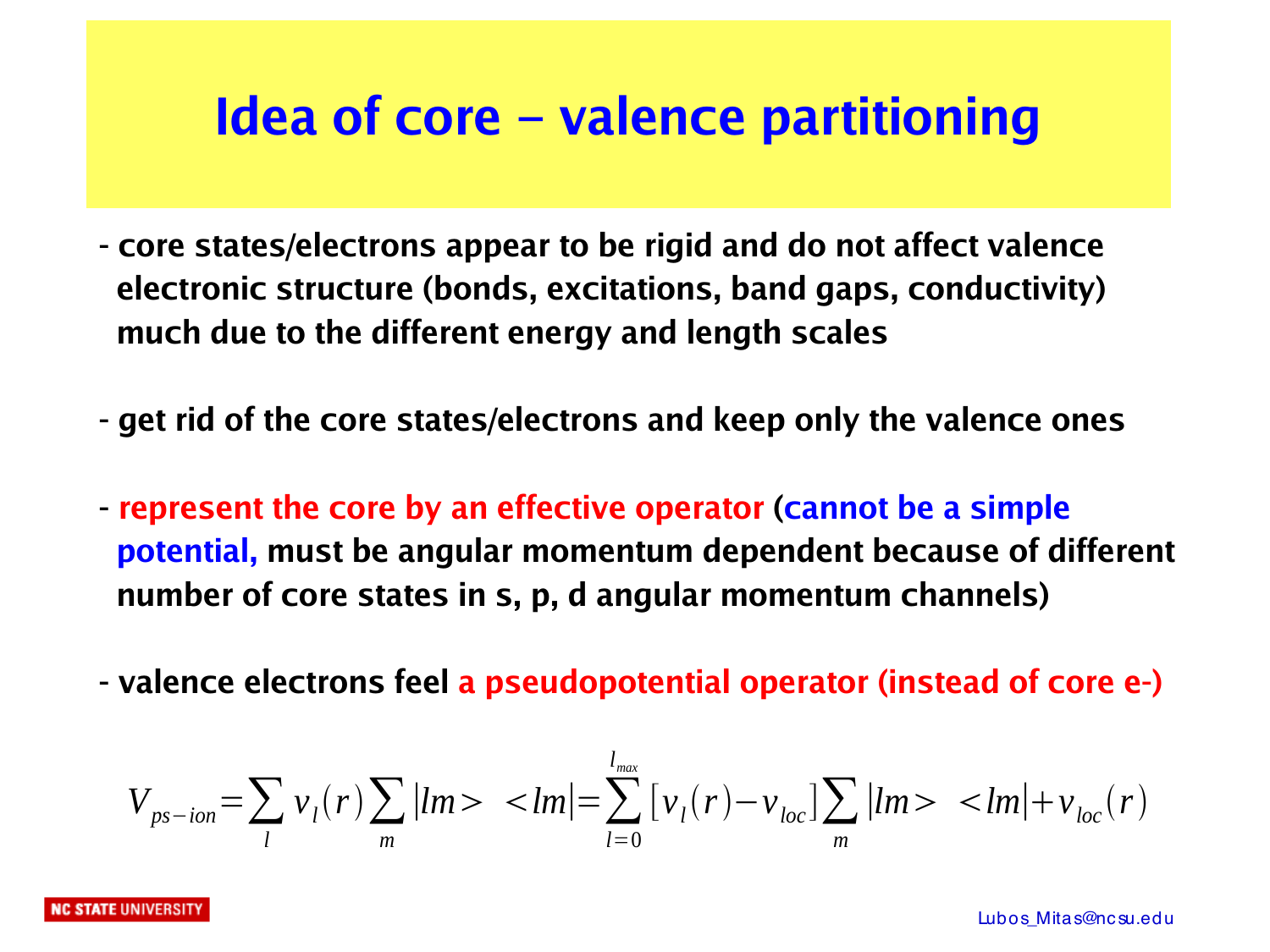#### **Dictionary and notations**

**In condensed matter physics: pseudopotentials or PPs In quantum chemistry : effective core potentials or ECPs**

$$
V_{ps-ion} = \sum_{l} v_{l}(r) \sum_{m} |lm\rangle \langle lm| = \sum_{l=0}^{l_{max}} [v_{l}(r) - v_{loc}] \sum_{m} |lm\rangle \langle lm| + v_{loc}(r)
$$

 $v_{l}(r)$   $\,$  - radial pseudopotential function for a given I-symmetry channel  $v_{\mathit{loc}}(r)$  - outside the core will be just  $-$  Z\_eff/r = - (Z-Z\_core)/r

 $\vert lm \rangle \langle lm \vert$  projection operator onto a given  $\vert lm \rangle$  state  $\vert$  > nonlocal!!!

 **- number of different occupied channels -> number of nonlocal** *lmax* **projection operators**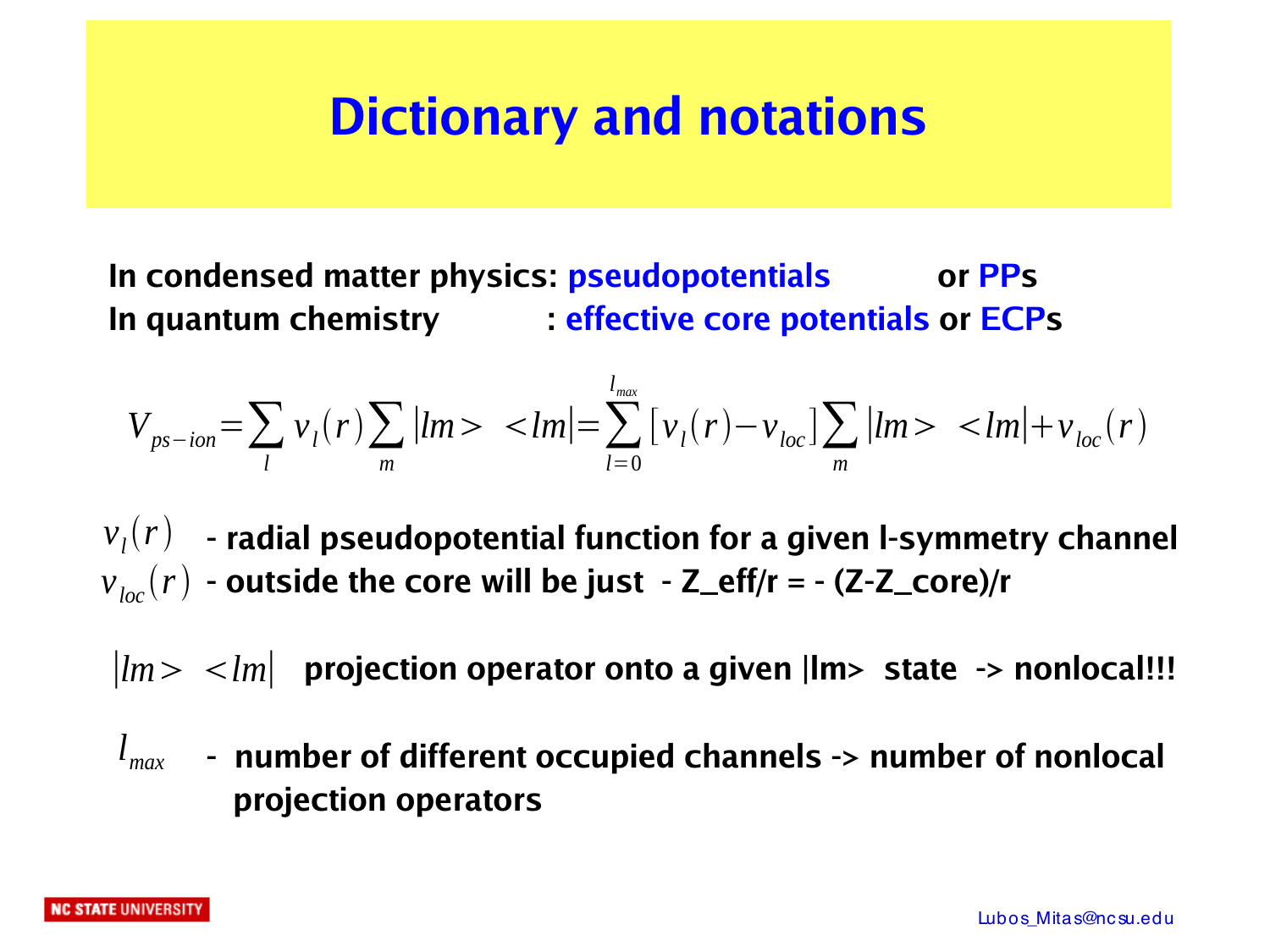#### **Nonlocality ? What does it mean ?**

**Remember the self-consistent loop/one-particle eigenfunction eq. ?**

$$
\left[T_{kin} + \left(V_{ext=ion}\right) + V_{eff, HF}(\{\phi_j\})\right]\phi_i = E_i \phi_i
$$

**In the simplest atomic case the nonlocality means that each symmetry channel has different ionic (pseudo)potential**

$$
[T_{kin} + \left(v_s\right) + V_{eff, HF}(\{\phi_j\})]\phi_s = E_s \phi_s
$$

$$
\left[T_{kin}+\left(v_{p}\right)+V_{eff,HF}(\{\phi_{j}\})\right]\phi_{p}=E_{p}\phi_{p}
$$

**etc**

**s**

**p**

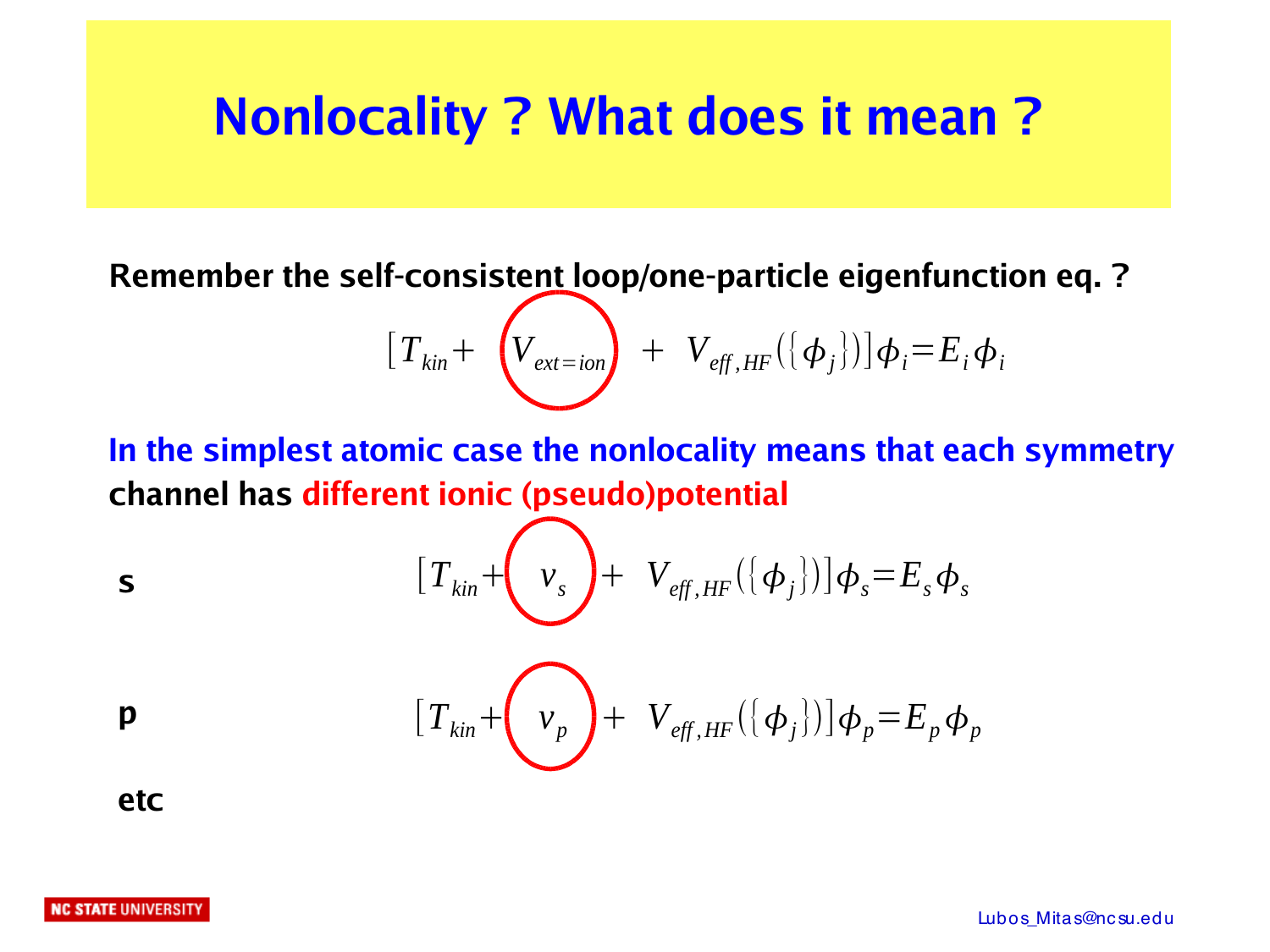#### **One-particle construction of PP: norm-conservation**

**How to construct such an operator so as to represent the action of the core electrons as closely as possible to the true atom**

**The most important is the charge: beyond certain r\_core radius the valence states should look identical like if the core electrons were present** 

- **outside the r\_core the charge will then be the same as pseudo-charge, valence eiegenvalues will be identical for both all-electron and pseudo atom**
- **number of clever clever and elaborated schemes (often used in condensed matter: Troullier-Martins construction)**
- **more complicated schemes exist (enable to save even more)**

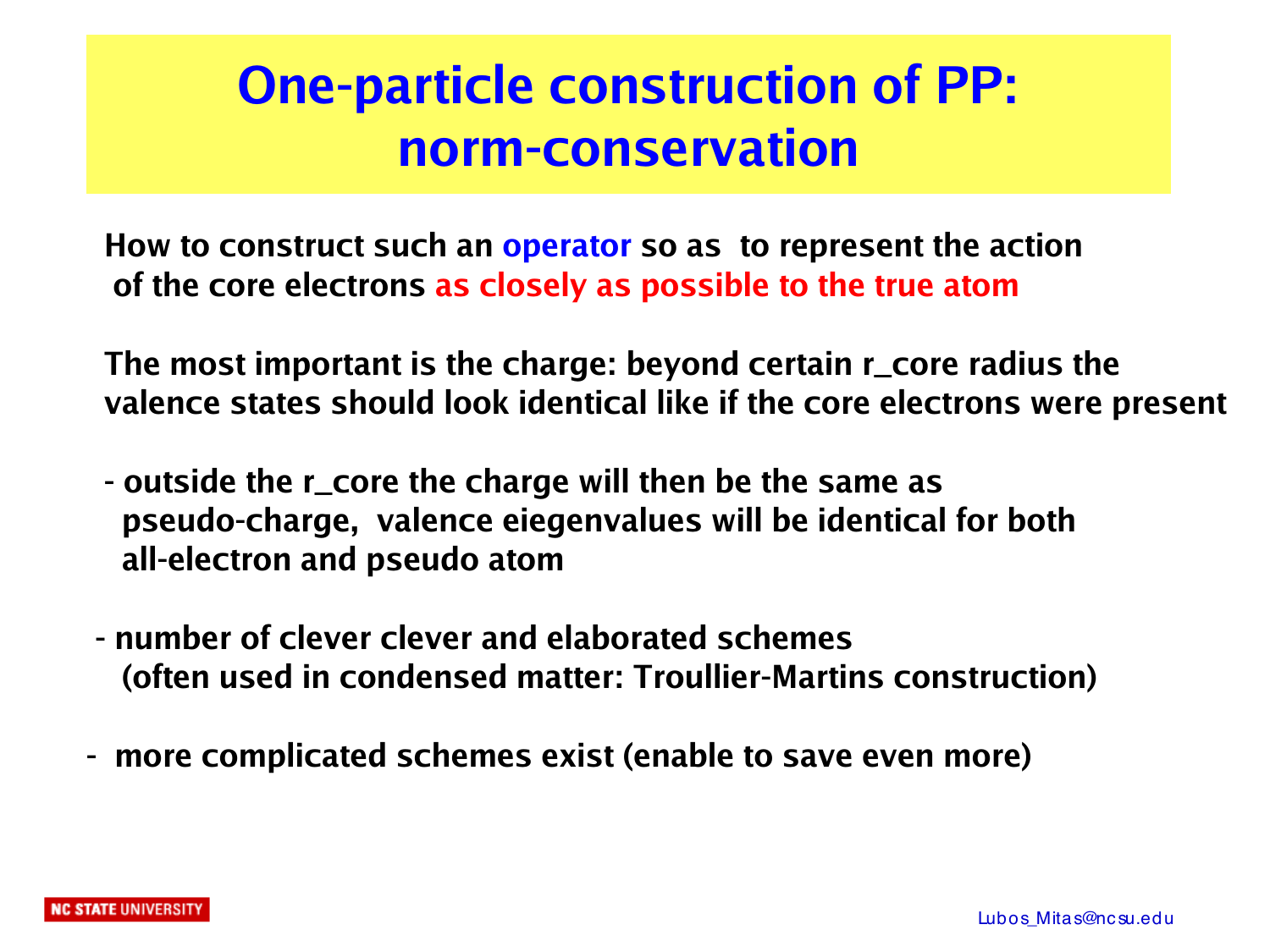#### Carbon atom: HF orbitals

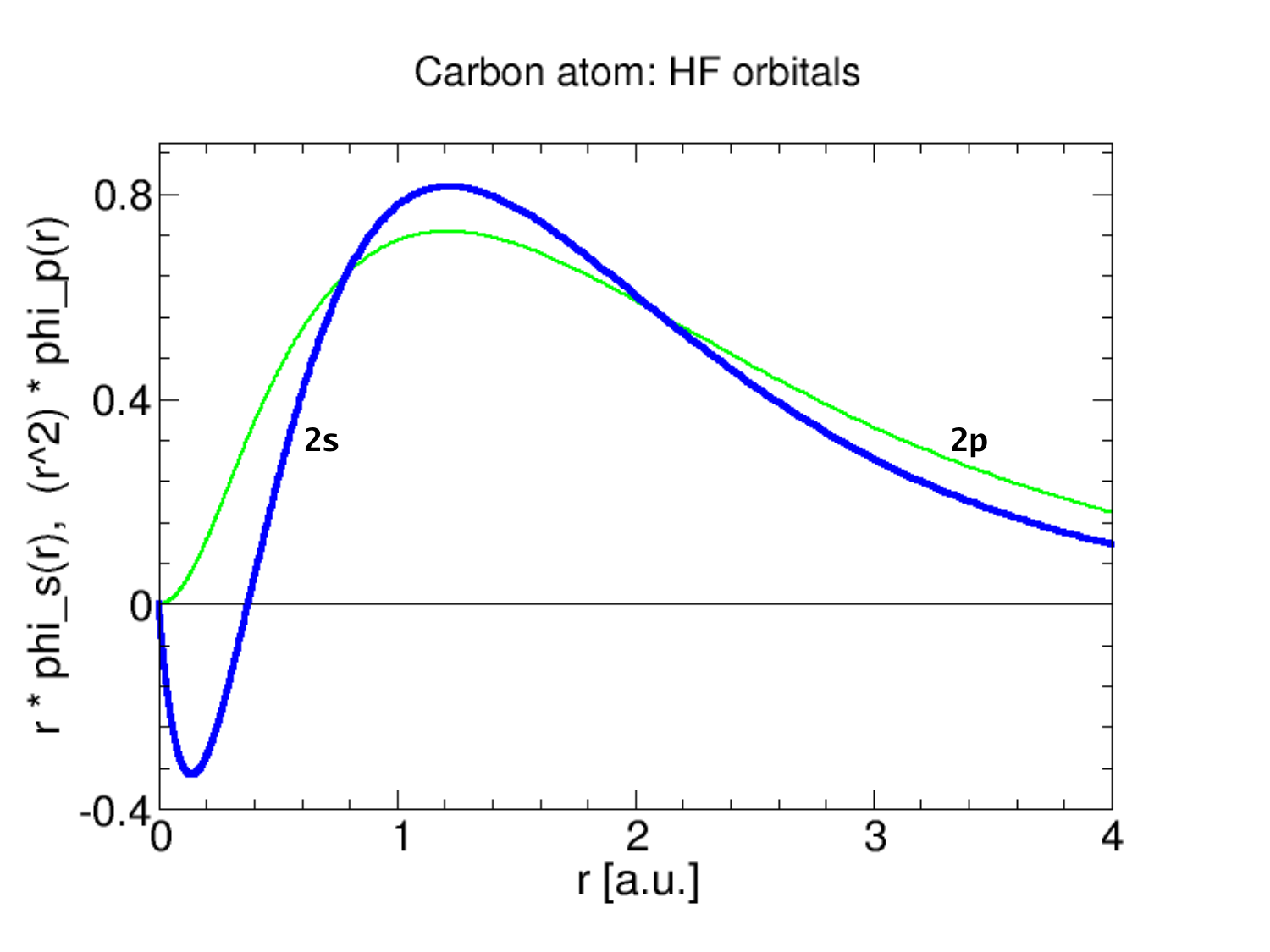Carbon atom: HF (full) and pseudo-orbitals (dashed)

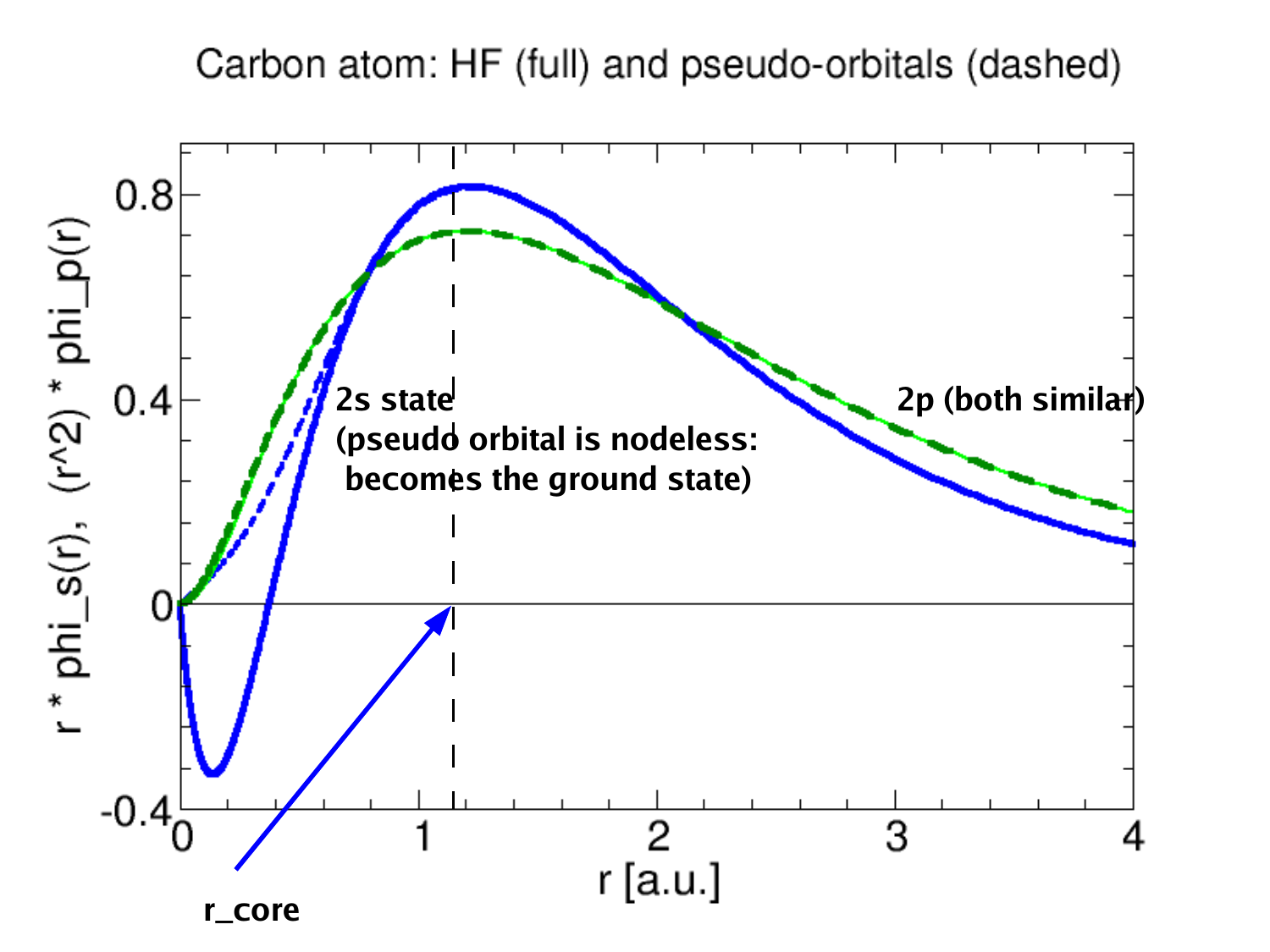# **Example of PPs for C atom (Lester et al, JCP 2003)**

Carbon atom pseudopotentials



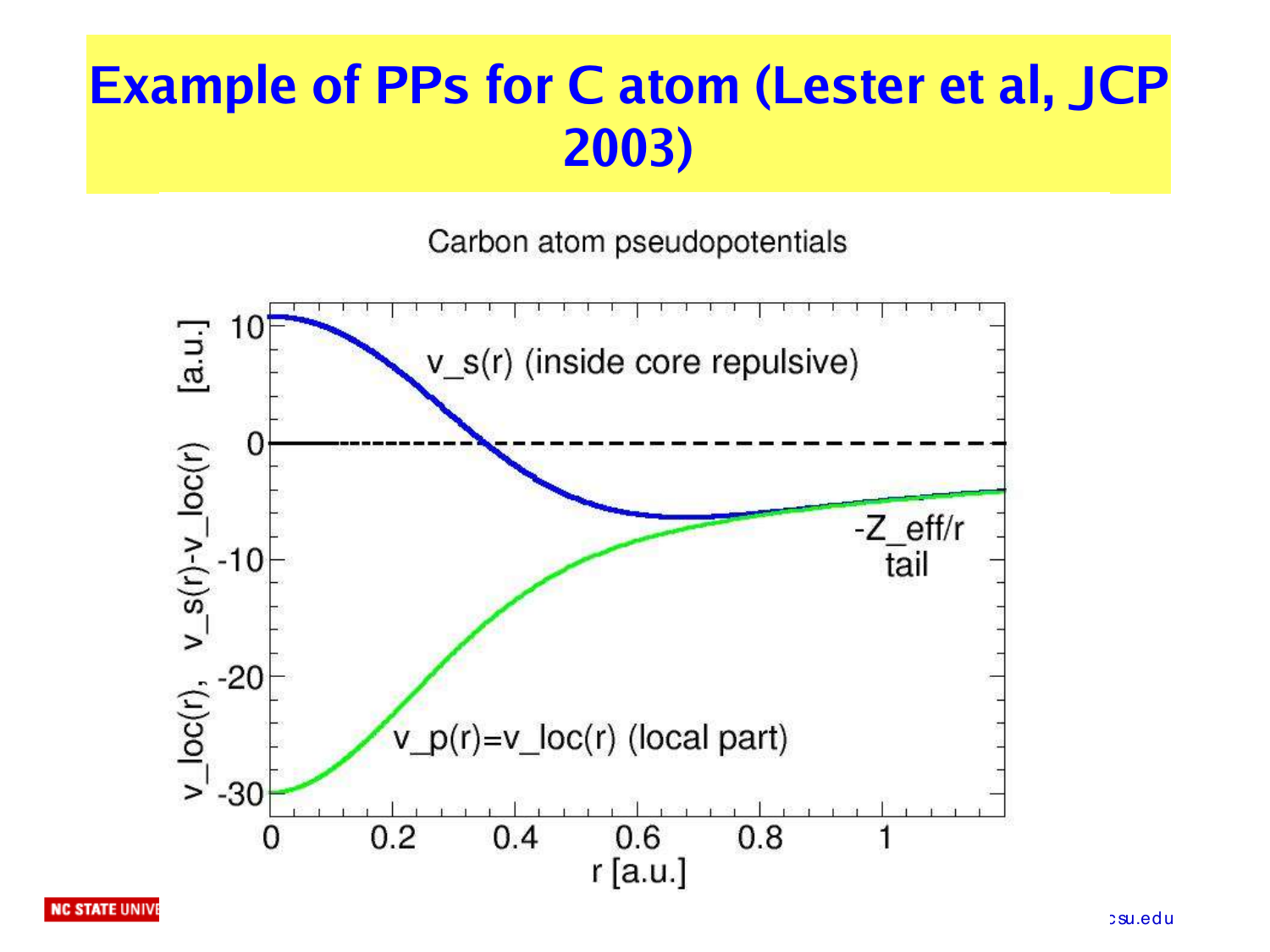#### **Example of PPs for C atom**

Carbon atom pseudopotentials

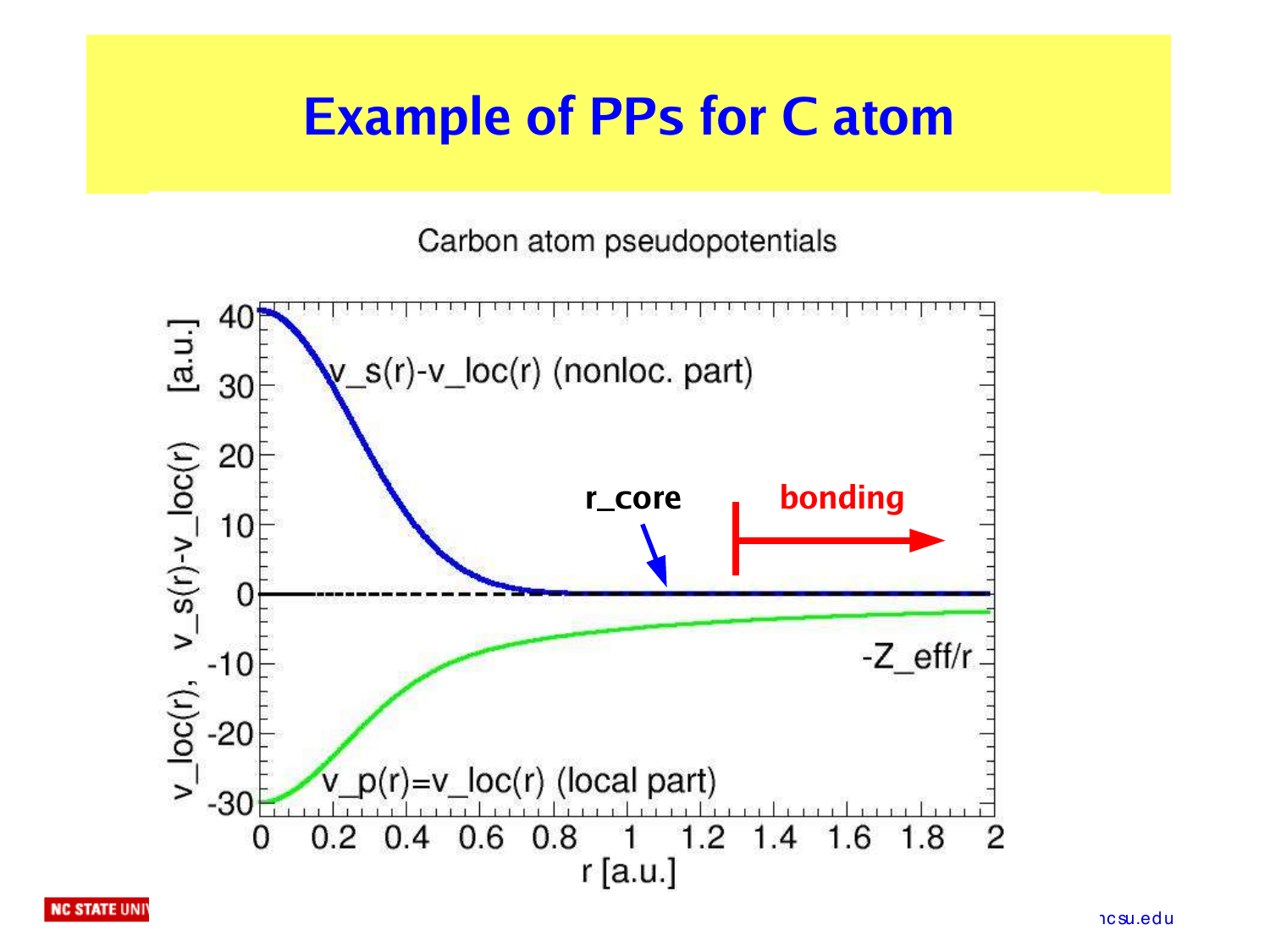# **Norm conservation conditions not very constraining inside the core: large flexibility in construction**

**- many of the PPs (ie, ECPs in quantum chemistry) can have singularities**

 $v_l(r) = const/r^2$  for  $r \to 0$ ,  $v_{loc}(r) = -Z_{eff}/r$  for  $r \to 0$ 

- **> not fundamental, the reason is in gaussian basis sets used in quantum chemistry, these are rather flexible to describe these, can be equally accurate as others**
- **in condensed matter physics all PPs are smooth and bounded since the key motivation was/is to simplify the basis and use only plane waves**
- **smoothness of PP helps in QMC, too ( as we will see)**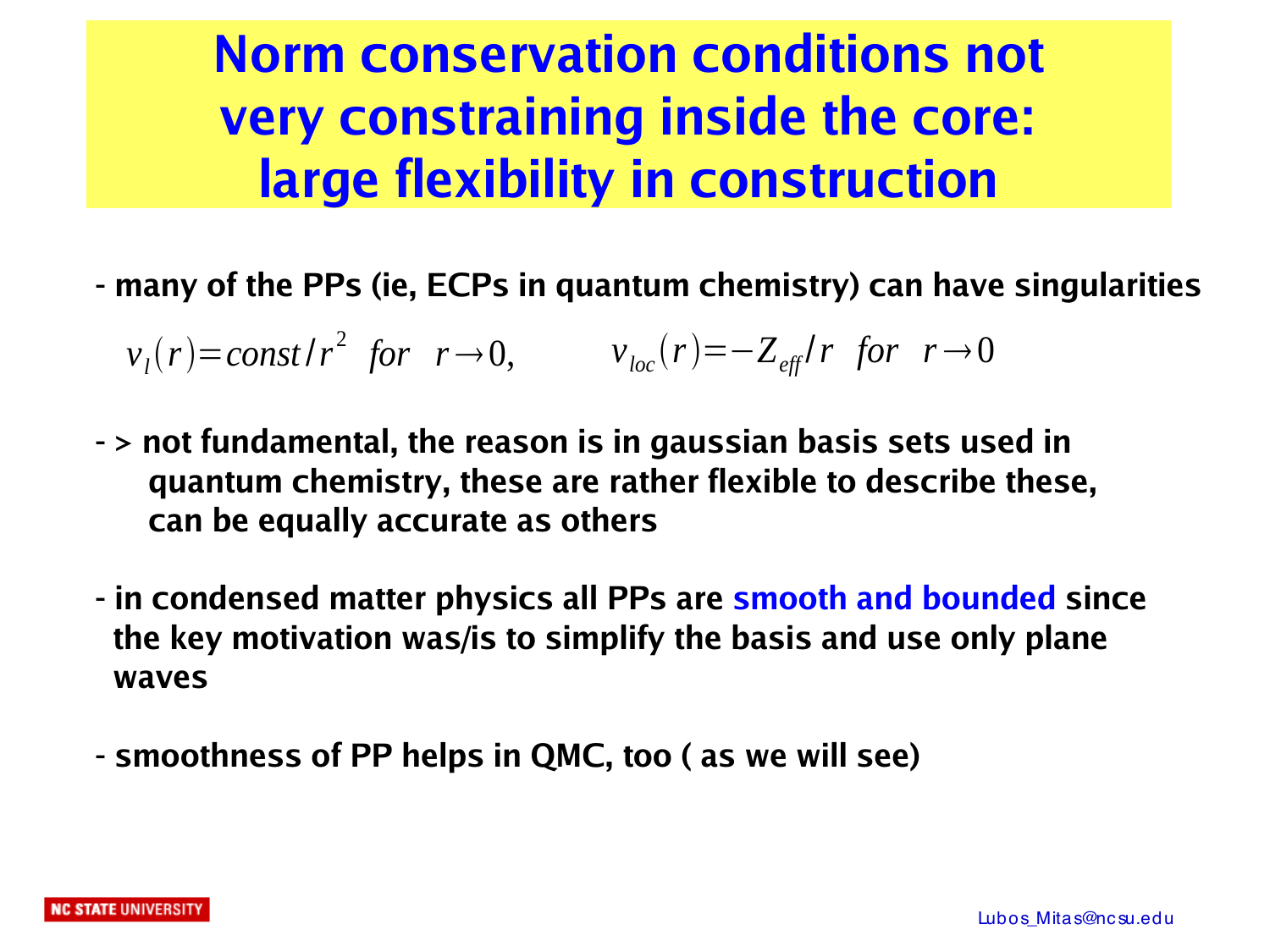**Norm conservation conditions not very constraining inside the core: large flexibility in construction**

**Figure of SBKs** 
$$
v_{loc}(r) = -Z_{\text{eff}}/r
$$
 for  $r \rightarrow 0$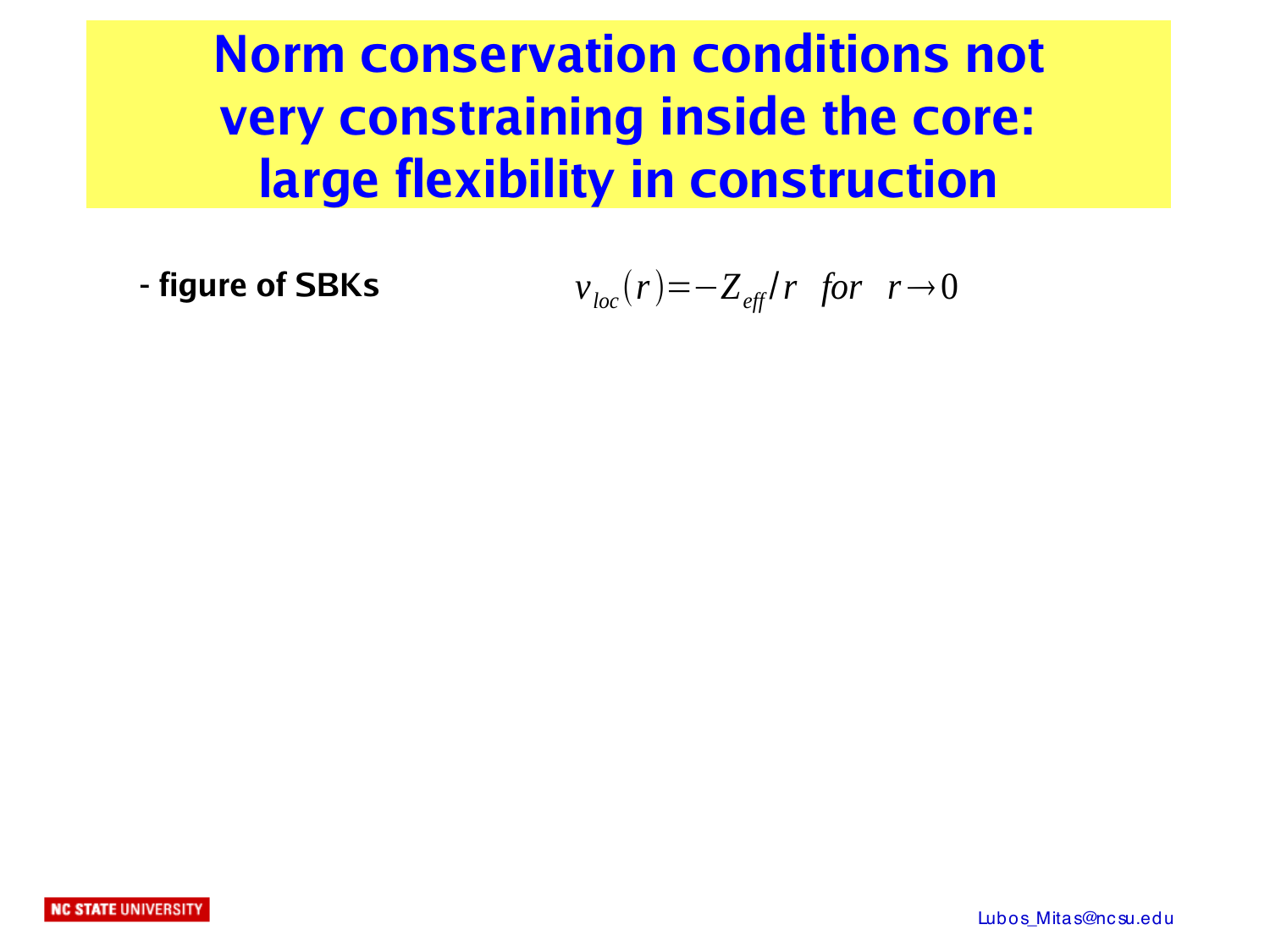## **PPs in QMC: perhaps even more important for efficiency of the method -> energy fluctuations!**

**Energy of core states: scales as Z^2**

**Energy of valence states: basically constant**  $\sim$  **1- 10 eV (0.01 – 0.5 au)** 

**Variance of energy in QMC is always determined by the largest energy scale present! Very crude estimation:**

$$
\sigma^2 = \langle \psi_{VMC} | (H - E_{VMC})^2 | \psi_{VMC} \rangle \approx Z^4
$$

**Efficiency of sampling of valence properties (bond energies, gaps etc) for heavy atoms therefore can be very inefficient**

In reality:  $\,$  for He atom  $\, \sigma^2 \!\approx\! 0.2 \qquad \qquad$  for Cu atom  $\, \sigma^2 \!\approx\! 100$ **slowdown by a factor of ~ 500 (for heavier atoms: impractical)**

**Huge hit on efficiency: while we are interested in valence properties all the time would be spent on sampling the fluctuations in the core**

#### **NC STATE** UNIVERSIT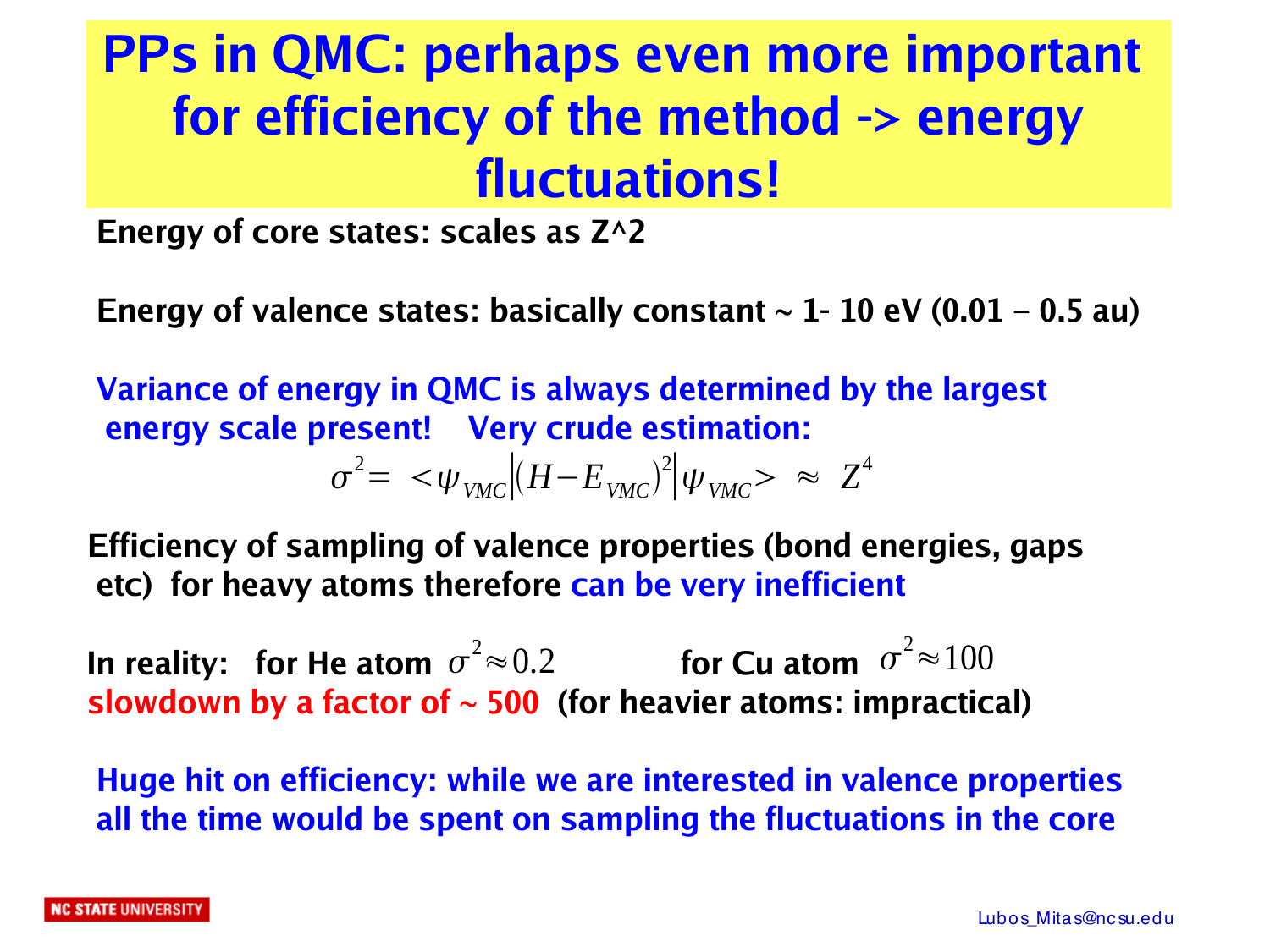#### **PPs in VMC: straightforward but numerically involved**

- $\vert lm \rangle$   $\langle lm \vert$  projection operators mean that the pseudopotential  **operator is nonlocal (ie, has off-diagonal matrix elements)**
- **its action on an arbitrary trial wave function for many-particle system is a sum over electrons and ions (ie, sum of one-particle operators)**

$$
V_{ps} \psi(\mathbf{R}) = \sum_{il} V_{ps}(il) \psi(\mathbf{R})
$$
  
\n
$$
V_{ps}(il) \psi(\mathbf{R}) = \sum_{lm} v_{l}(r_{il}) Y_{lm}(\omega_{il}) \int_{4\pi} Y *_{lm}(\omega'_{il}) \psi(r_{1}, ..., r'_{il}, ..., r_{N}) d\omega'_{il} =
$$
  
\n
$$
= \sum_{l} \frac{2 l + 1}{4\pi} v_{l}(r_{il}) \int_{4\pi} P_{l} [\cos(\theta'_{il})] \psi(r_{1}, ..., r'_{il}, ..., r_{N}) d\omega'_{il}
$$

**The key numerical task is the integral over the spatial angle/sphere surface Done by using numerical quadratures of N\_k points and weights on**

**a sphere surface**

$$
\left(\begin{array}{c}\n\bullet \\
\bullet \\
\bullet \\
\bullet\n\end{array}\right)
$$

$$
J = \int_{4\pi} f(\omega) d\omega = \sum_{k} w_k f(\omega_k)
$$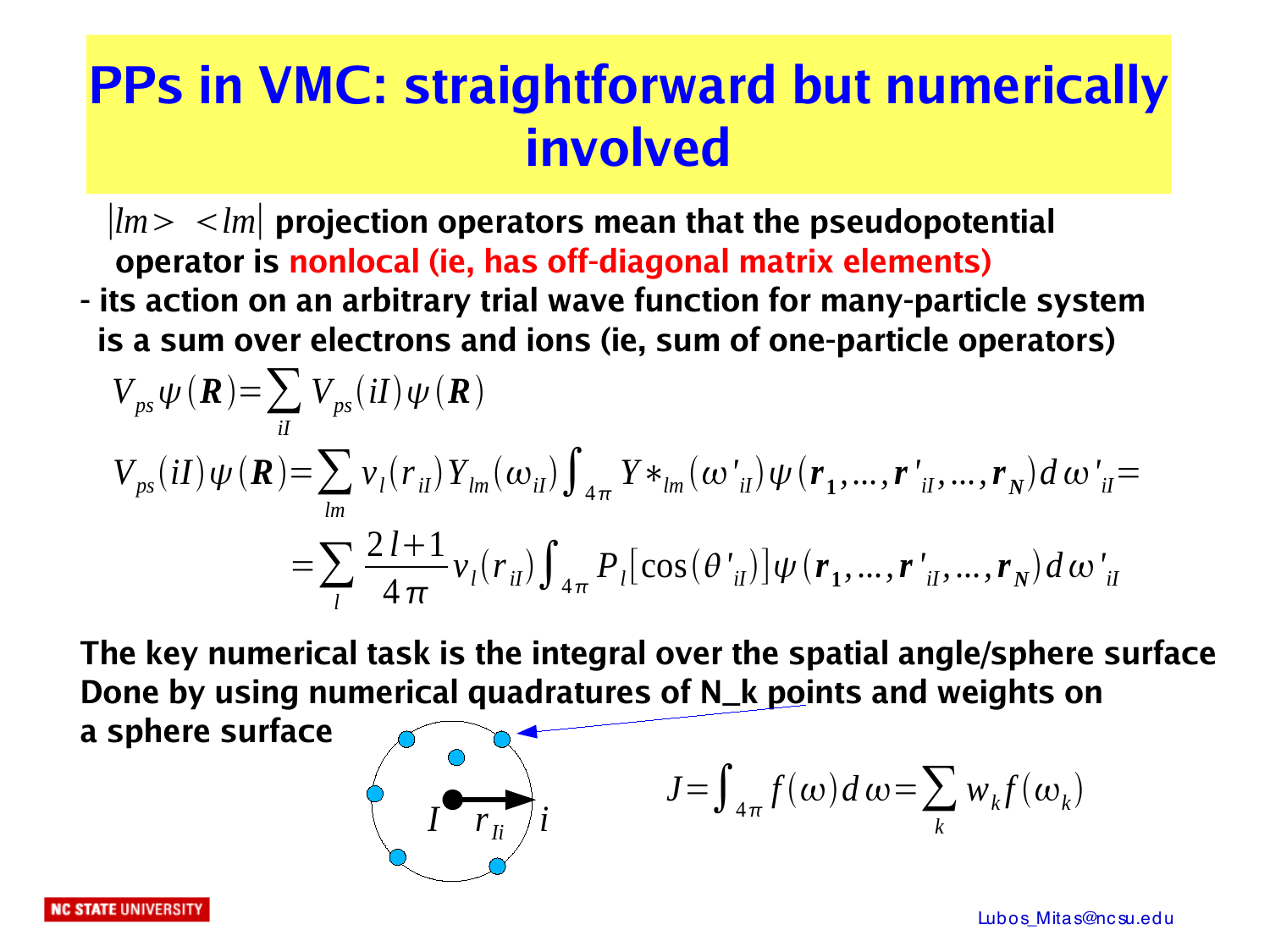#### **PPs in VMC: elimination of the numerical bias**

 **Quadratures are such that they integrate products of spherical harmonics up to a given l\_max exactly, eg, N\_k=12 l\_max=5**

 **Quadratures by V. Lebedev from a russian math journal (available in original at UI Urbana-Champaign library :-) )**

**- numerical bias from the integration: to the leading order eliminated by random rotations of the quadrature points on the sphere (Fahy et al, '88)** 

$$
\omega_k^{rand} = R(axis^{rand}, \phi^{rand})\omega_k
$$



Lubos\_Mitas@nc su.edu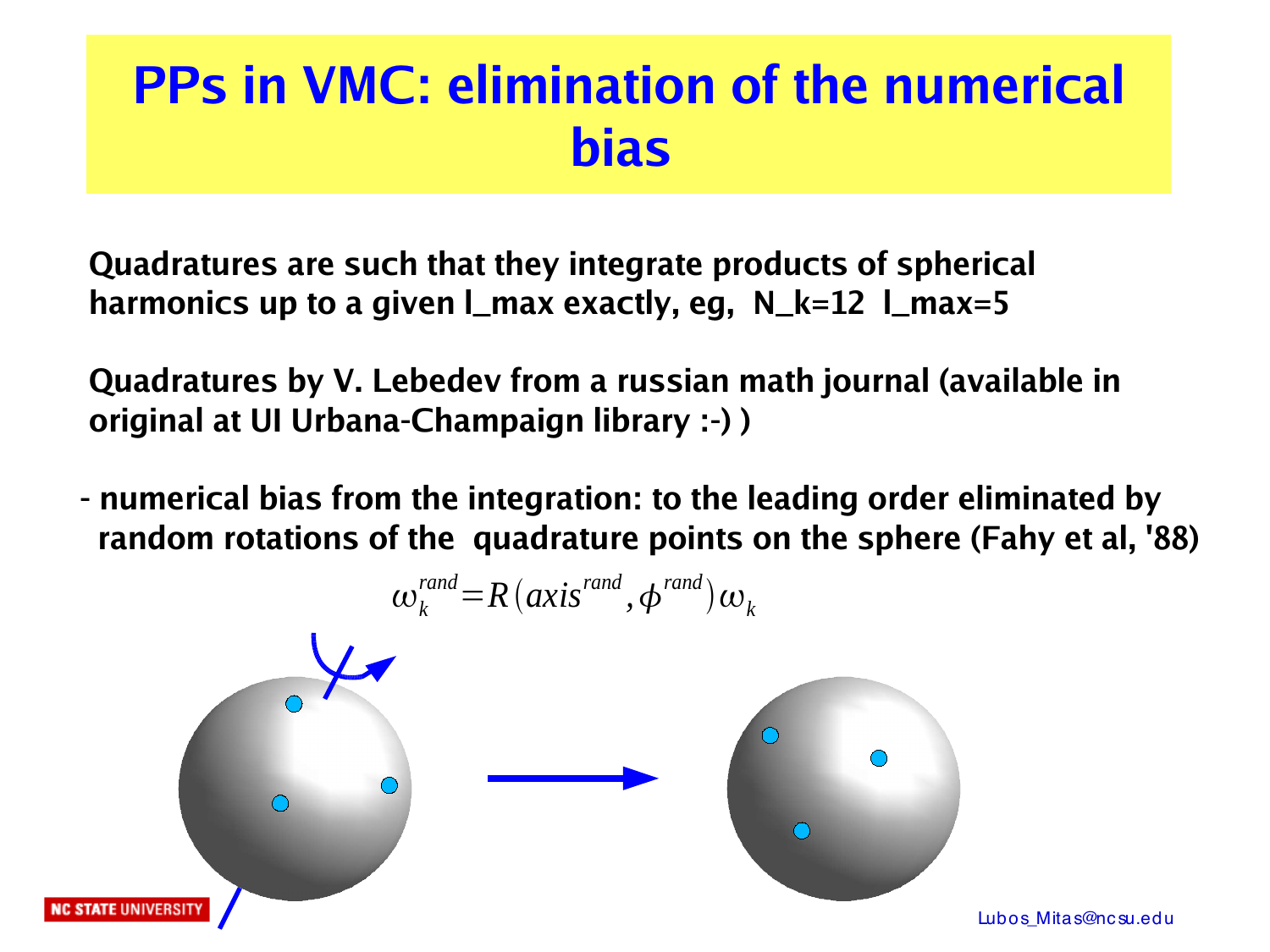#### **PPs in QMC: some speed-up improvements**

- **high accuracy quadratures help because the nonlocal part can become the dominant part of the calculations**
- **typically it is about 50- 70% of the computational cost (costly but still much better than sampling core states)**
- **- make sense to minimize the computational cost further:**
	- **improve the fluctuations of energy inside the core by smoothing out the PPs**
	- **shorten the radial range (r\_core) of the PPs**
	- **sample the exponentially small tails of PPs stochastically (ie, only occasionally) instead of each time**

 **Most of these implemented in good QMC codes and PPs**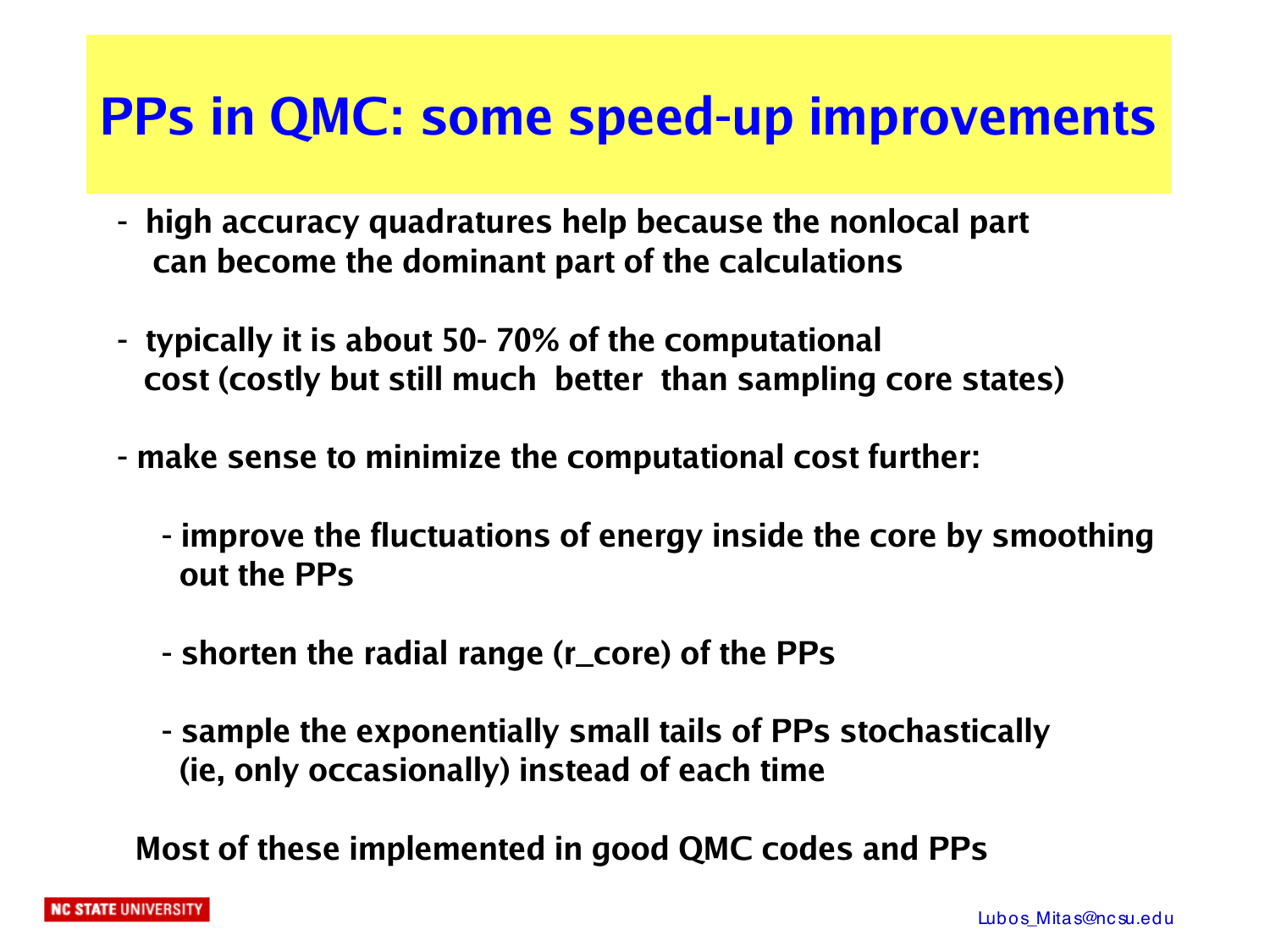#### **Do PP really work and how accurate are they**

**If you are careful the pseudopotentials work (and save millions of hours of computational time)**

- **advantages:** 
	- **- the key is the lower total energy -> smaller fluctuations**
	- **- smaller number of states/electrons to cary along**
	- **- scalar relativistic effects which are important beyond the third-row can be automatically included (by construction);**
	- **- formalism can be expanded to spin-orbit dependent PPs**
- **disadvantages:**
	- **- always watch how accurate PP is**
	- **- might not work well is some cases: you have to watch whether the core does not affect the valence propertie in special cases, eg at high pressures**
	- **- necessary to evaluate numerically the action of projectors (dominant cost in QMC calculation)**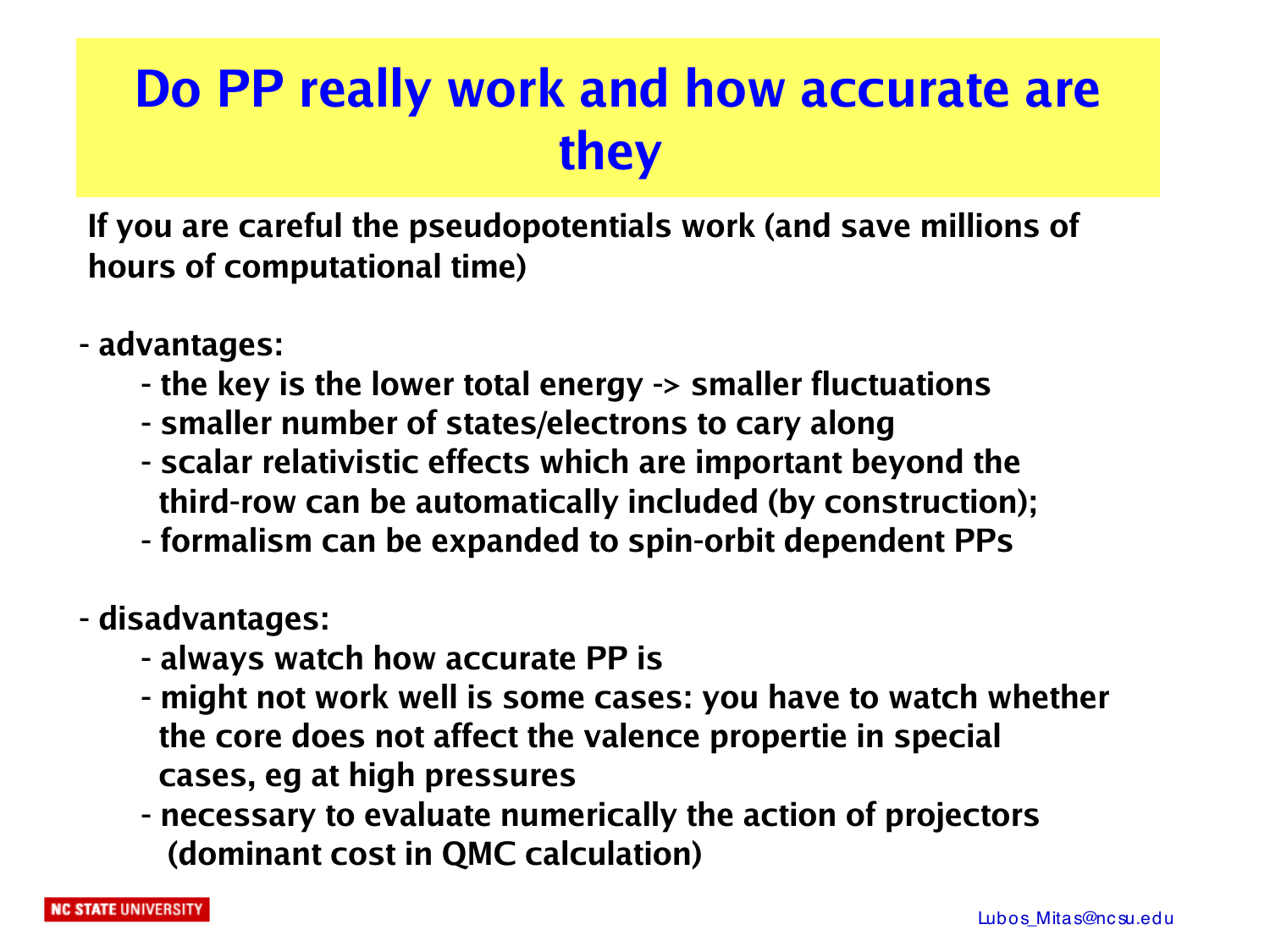## **Comparison efficiency/accuracy for Fe atom**

**Fe atom -> [Ne] 3s^23p^63d^64s^2= [Ar] 3d^64s^2**

|                          | all-electron     | [Ne]-core     | [Ar]-core         |
|--------------------------|------------------|---------------|-------------------|
| $E_HF$ [au]              | $-1262.444$      | $-123.114$    | $-21.387$         |
| $E_VMC[au]$              | $-1263.20(2)$    | $-123.708(2)$ | $-21.660(1)$      |
| $\sigma_{VMC}^2$ [au]    | $\sim 50$        | 1.5           | 0.16              |
| efficiency $=$           | 0.02             | 2.1           | 125               |
| decorr<br>valence errors | $\boldsymbol{0}$ | $< 0.1$ eV    | $\sim 0.5$ eV !!! |

**Ne-core PPs represent the best compromise for QMC: high accuracy, acceptable efficiency**

**NC STATE UNIVERSITY**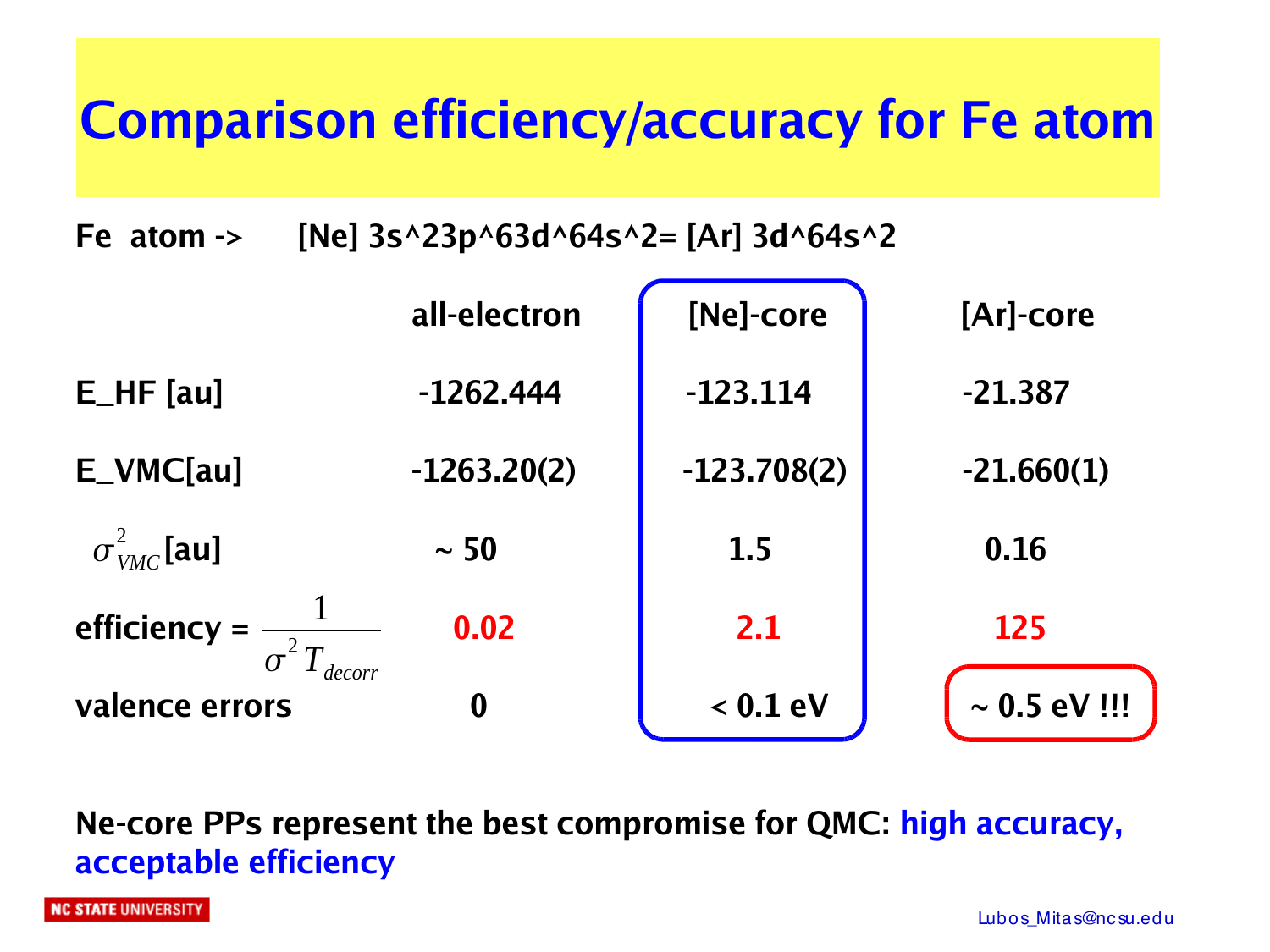#### **Well-known limits of PPs**

**PPs are an "artificial" construction, Nature knowns nothing about it, it is an auxiliary concept which helps to make many calculations practical and you should to worry about accuracy: the key point is when ?**

- **when the core is "fat", polarizable and exhibit core relaxation effects: example: Na = [Ne core] + single 3s electron is not a good representation of sodium (you need additional operators to capture these effects) or take more electrons to the valence space**
- **in general, high pressures (increase in core-valence overlaps)**
- **changes in local magnetic moments from high to low (eg MnO) in combination with methods used**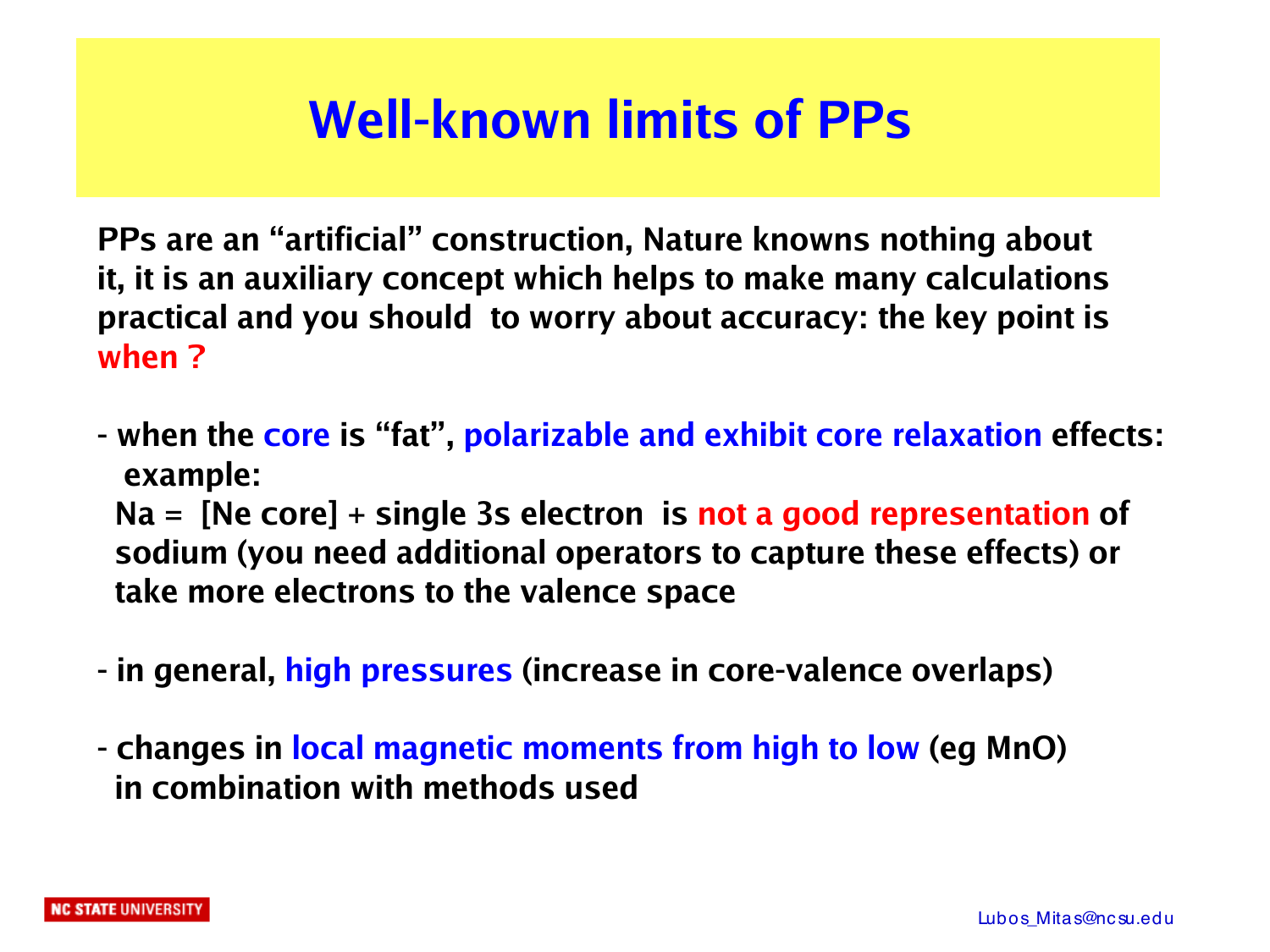# **MnO at high pressures B1 to B8 transition (J. Kolorenc, NCSU)**

 **Comparison between all-electron (red) vs. PP (blue) calculations using DFT/GGA(PBE)**

**all-electron transition pressure: 43 GPa**

**PP transition pressure: 67 GPa**

 **mainly DFTproblem, read more about it in cond-mat/0608101 (to appear in PRB)** 

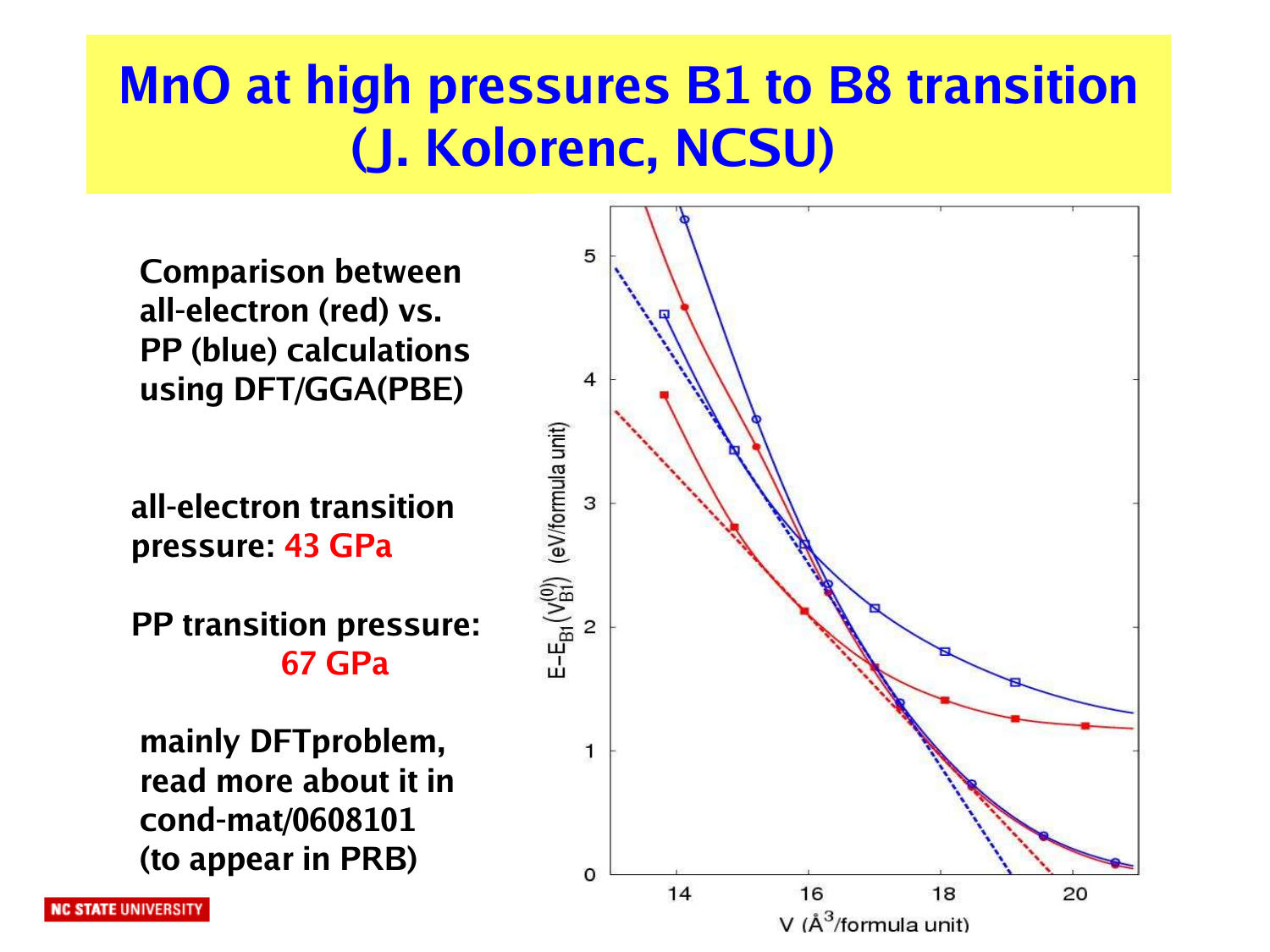#### **The basic input forms**

**Inputs and forms:**

**a) gaussian times polynomial expansions**

 **most of quantum chemistry calculations and codes (bodes well with gaussian basis sets)**

$$
v_i(r) = \sum_i c_i r^{n_i} \exp(-\alpha_i r^2)
$$

**b) generated numerically as radial meshes with agreed upon formats many DFT codes, especially plane waves (qbox, qespresso, pwscf) also generated by OPIUM utility**

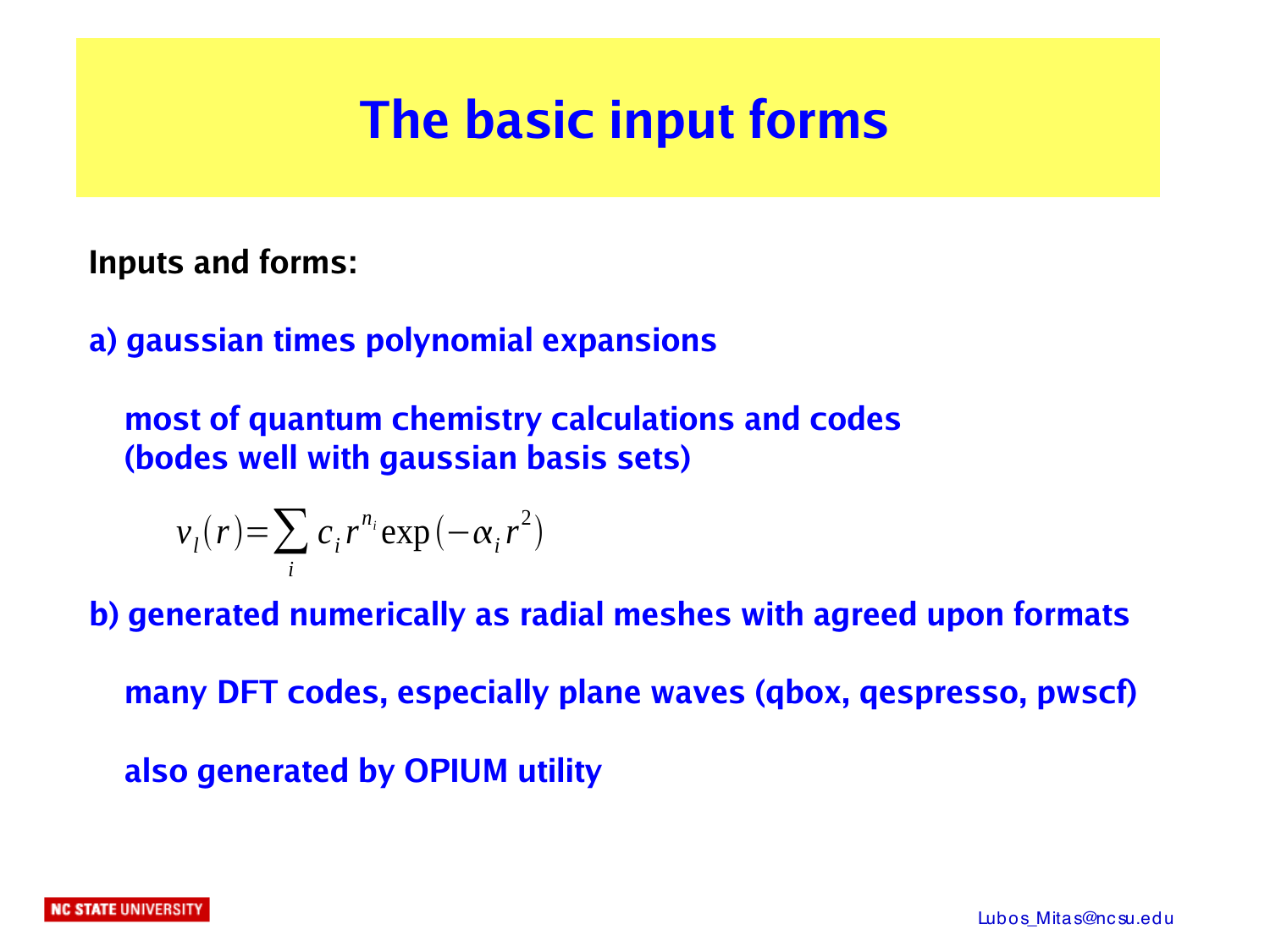# **Pseudopotentials in condensed matter physics**

**Some existing tables:**

**Bachelet Hamman Schlutter (PRB mid 80s) /DFT based, whole periodic table**

**Troullier-Martins/ DFT with better convergence in plane-wave cut off**

 **Vanderbilt/DFT/"ultrasoft" additional technical improvements so that plane waves can be used**

**Easy to find: type the last name in Google Scholar**

**Alternative: existing codes to generate these, eg, OPIUM**

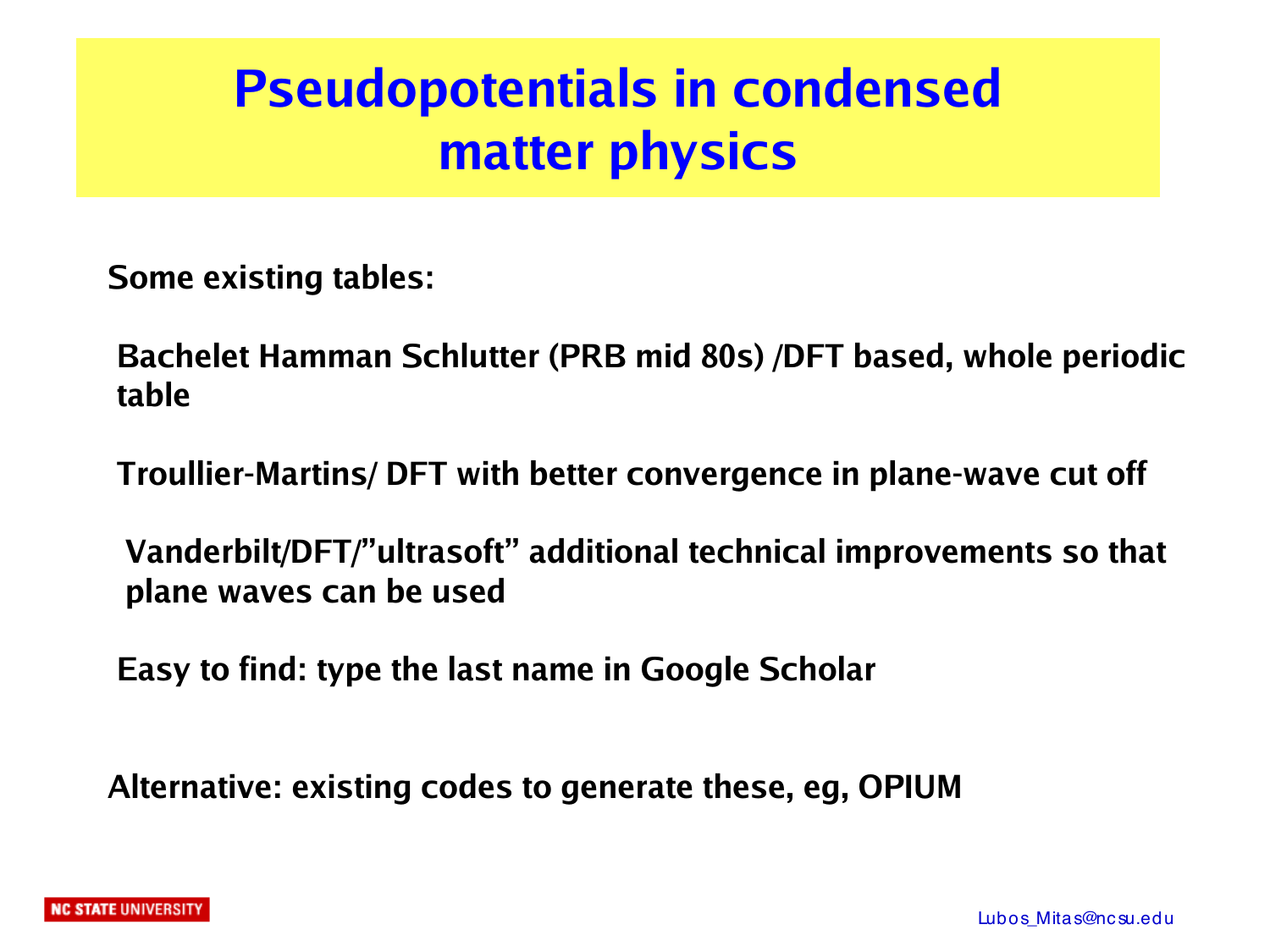#### **Existing tables in quantum chemistry**

**Tables in quantum chemistry find at the gaussian basis set web page (at PNL)**

**www.emsl.pnl.gov/forms/basisform.html**

**- good standard for the first two rows / based on Hartree-Fock SBKJC (Stevens-Basch-Krauss)** 

**basically whole periodic table by the Stuttgart group/Dirac-Fock**

 **Stuttgart RLC (relativistic large core) Stuttgart RSC (relativistic small core)**

**- transition metals and rare earth heavy atoms**

**New generation of these PPs might be coming (ask Claudia)**

**NC STATE UNIVERSITY**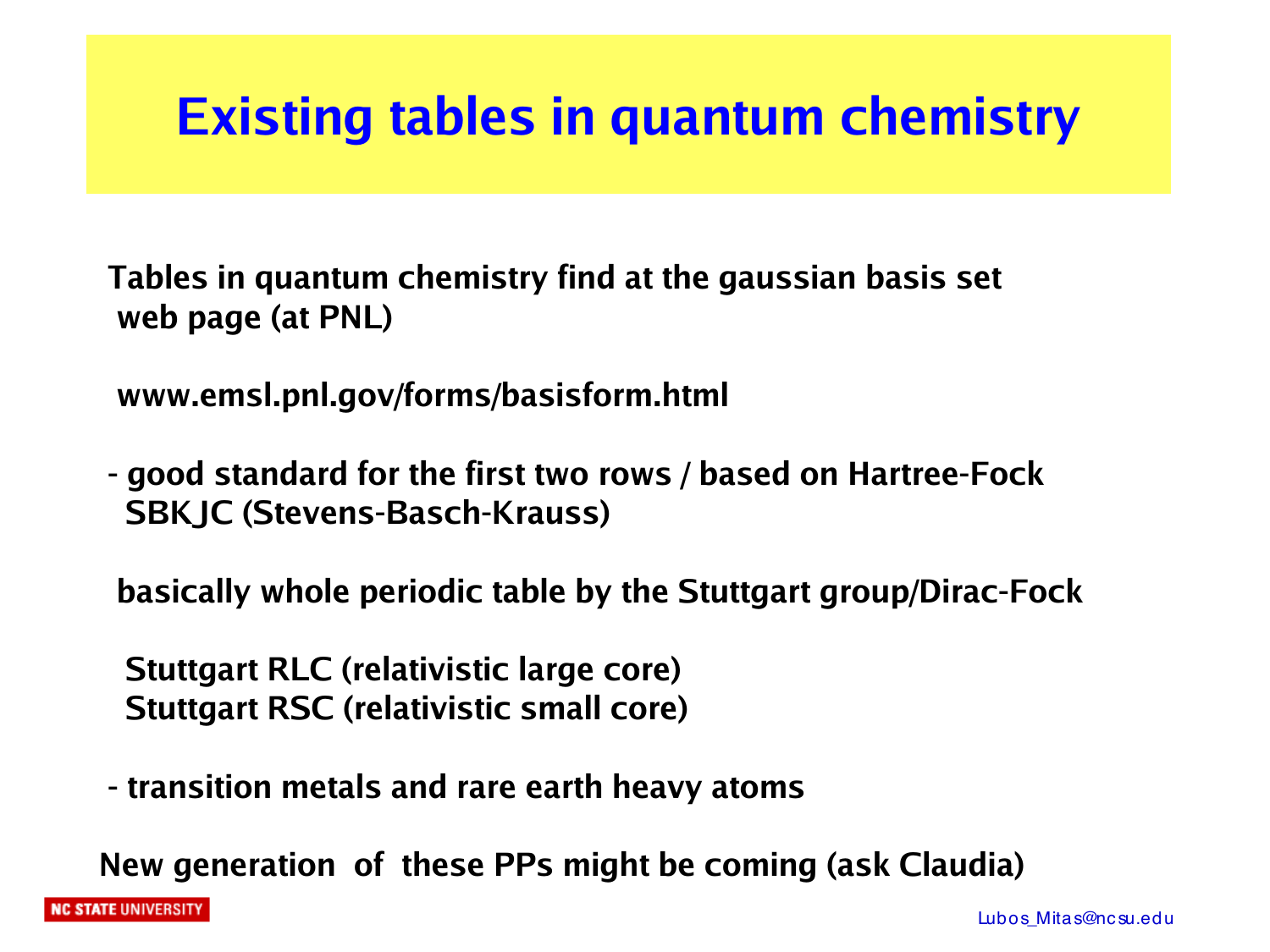#### **Pseudopotentials in DFT and QMC: some useful papers and reviews**

**Review of pseudopotentials in DFT: W. Pickett, Comput. Physics Reports (Google Scholar)**

#### **L. Mitas, E. L. Shirley, D.M. Ceperley, J. Chem. Phys., Nonlocal pseudopotentials and quantum Monte Carlo, 95, 3467 (1991)**

M. Foulkes, L. Mitas, R. Needs, G. Rajagopal, Quantum Monte Carlo for Solids, Rev. Mod. Phys. 73, pp. 33-83 (2001)

D. M. Ceperley and L. Mitas, Quantum Monte Carlo methods in chemistry, Adv. Chem. Phys. Vol. XCIII, pp. 1-38, Ed. By I. Prigogine and S. A. Rice, Wiley, New York, 1996.

B.L. Hammond, W.A. Lester, Jr., and P.J. Reynolds, Monte Carlo Methods in ab initio quantum chemistry, World Scientific, Singapore, 1994

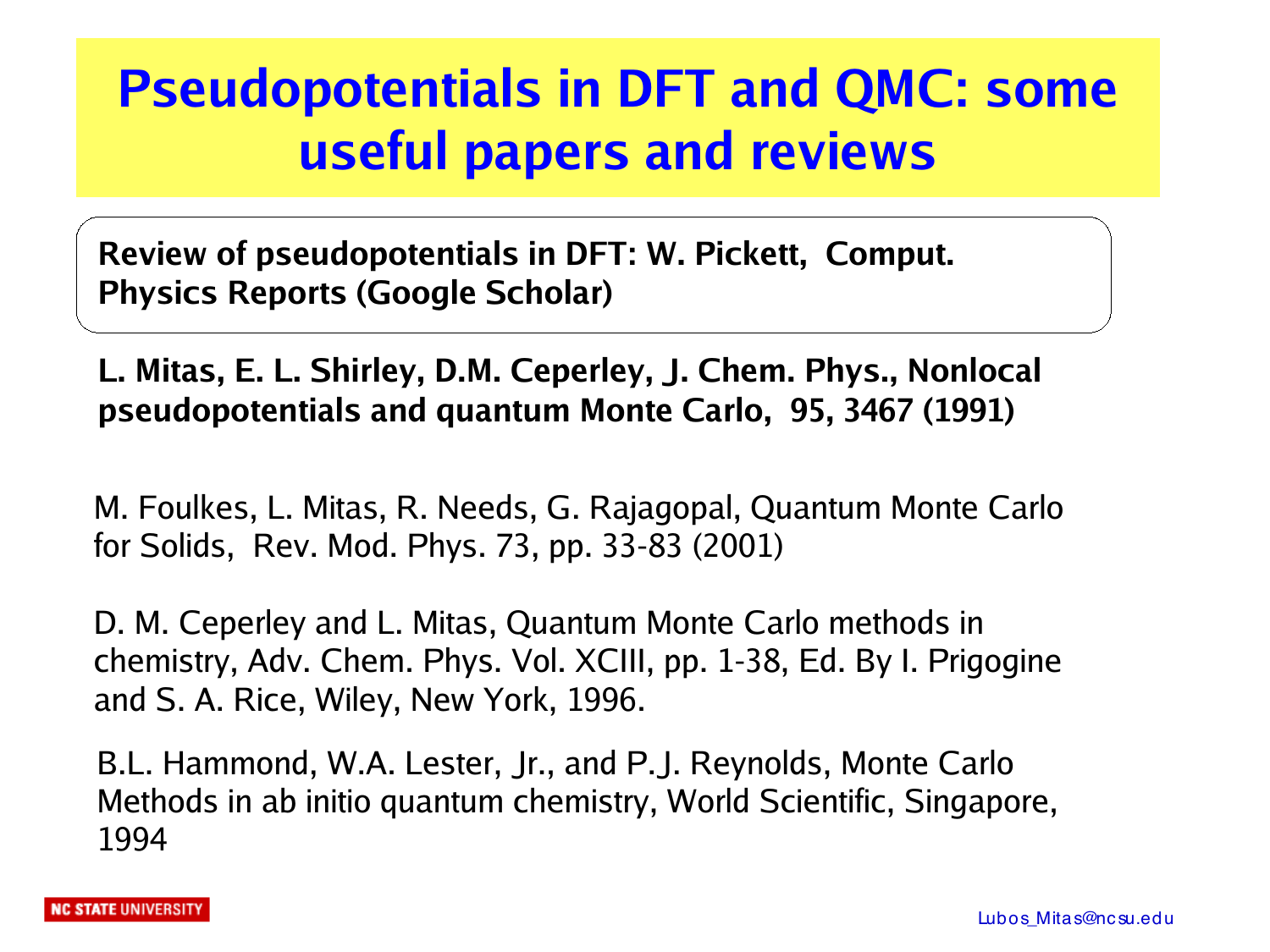#### **More accurate and advanced PP constructions (many-body ideas)**

**1) Stuttgart group (especially Michael Dolg, U. Bonn now)**

 **Use one-particle construction (eg, norm conservation) as a starting point.**

 **Improve the PPs using correlated wavefunction methods (Configuration Interaction, Coupled Cluster) in such a way that PPs reproduce energy differences between various atomic states as closely as possible, eg,**

- **excited states**
- **positively ionized states**
- **negatively ionized states, etc**

**Some fits done to dozens of states**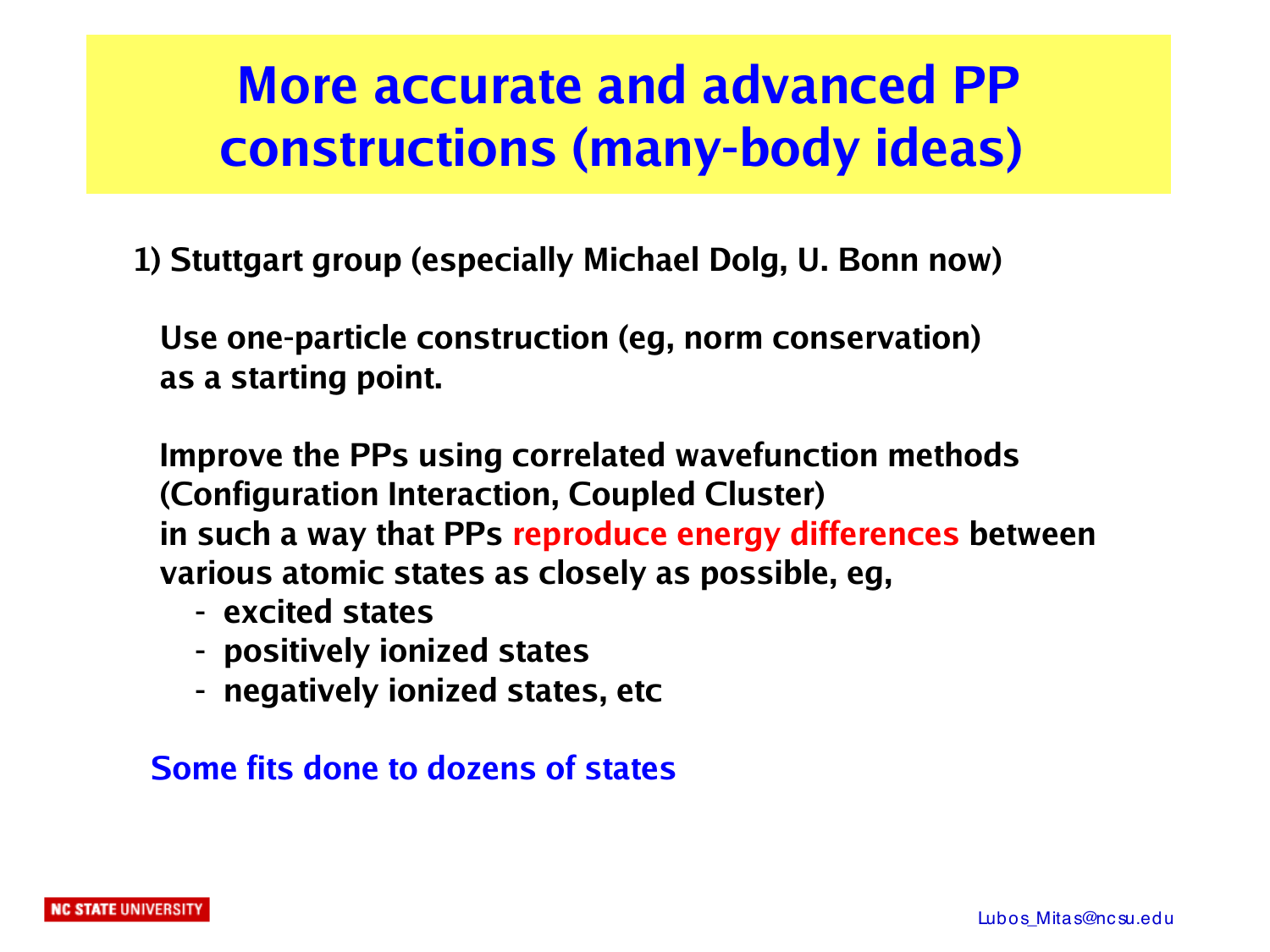# **More accurate and advanced PP constructions (many-body ideas) II**

**2) Acioli and Ceperley generalized the one-particle construction into a many-body one as follows. Instead of enforcing agreement between original and pseudo orbital they proposed to use agreement between the one-particle density matrix for all r>r\_core.**

Assume we can calculate very accurate atomic wavefunction  $\psi\left(R\right)$ 

$$
\rho^{(1)}(r, r') = \int \psi(r, r_2, ..., r_N) \psi(r', r_2, ..., r_N) dr_2 ... dr_N
$$
  

$$
\rho^{(1)}_{all}(r, r') = \rho^{(1)}_{ps}(r, r') \ r, r' > r_{core}
$$

 **Since the density matrix can be diagonalized in the so-called natural orbitals that effectively leads to fix agreement of natural orbitals for all-electron and pseudo cases.**

**Tested on the first row atoms, quite laborious method.**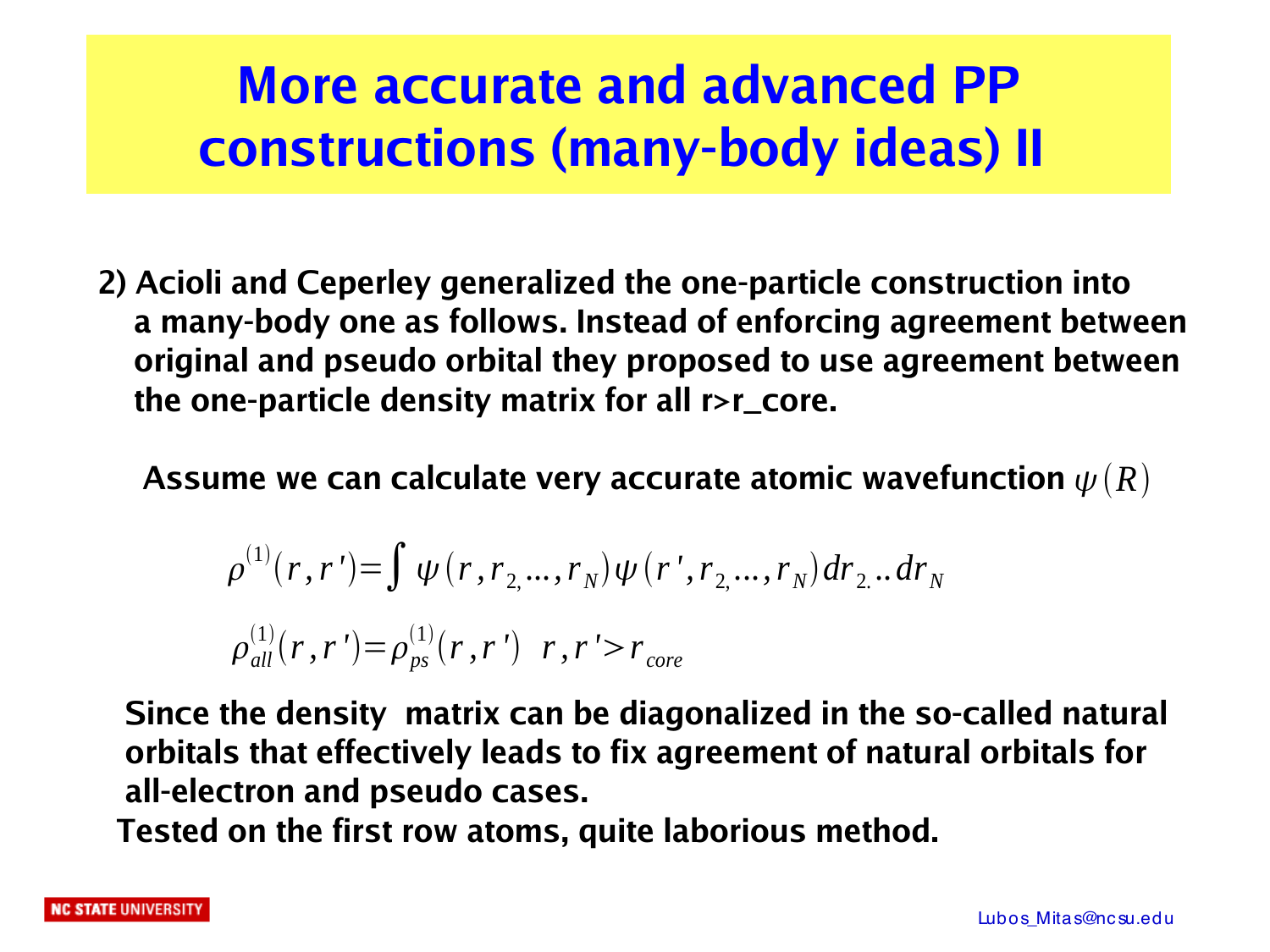# **Doing calculations with PPs: a few basic recommendations**

- **use appropriate PP**
	- **- test or find the tests how accurate they are**
	- **- be sure to use accurate basis sets**
	- **- test whether PP does not affect your predictions**
- **if you find that PP is not good enough:**
	- **take more electrons from the core to the valence space**
	- **construct new PP**
	- **test vs all-electron at least for representative cases!**
	- **point out the differences or errors which you find so that others are aware of it**
- **there is no end to improvement of PP, each generation builds its own (note the aptly named code OPIUM)**